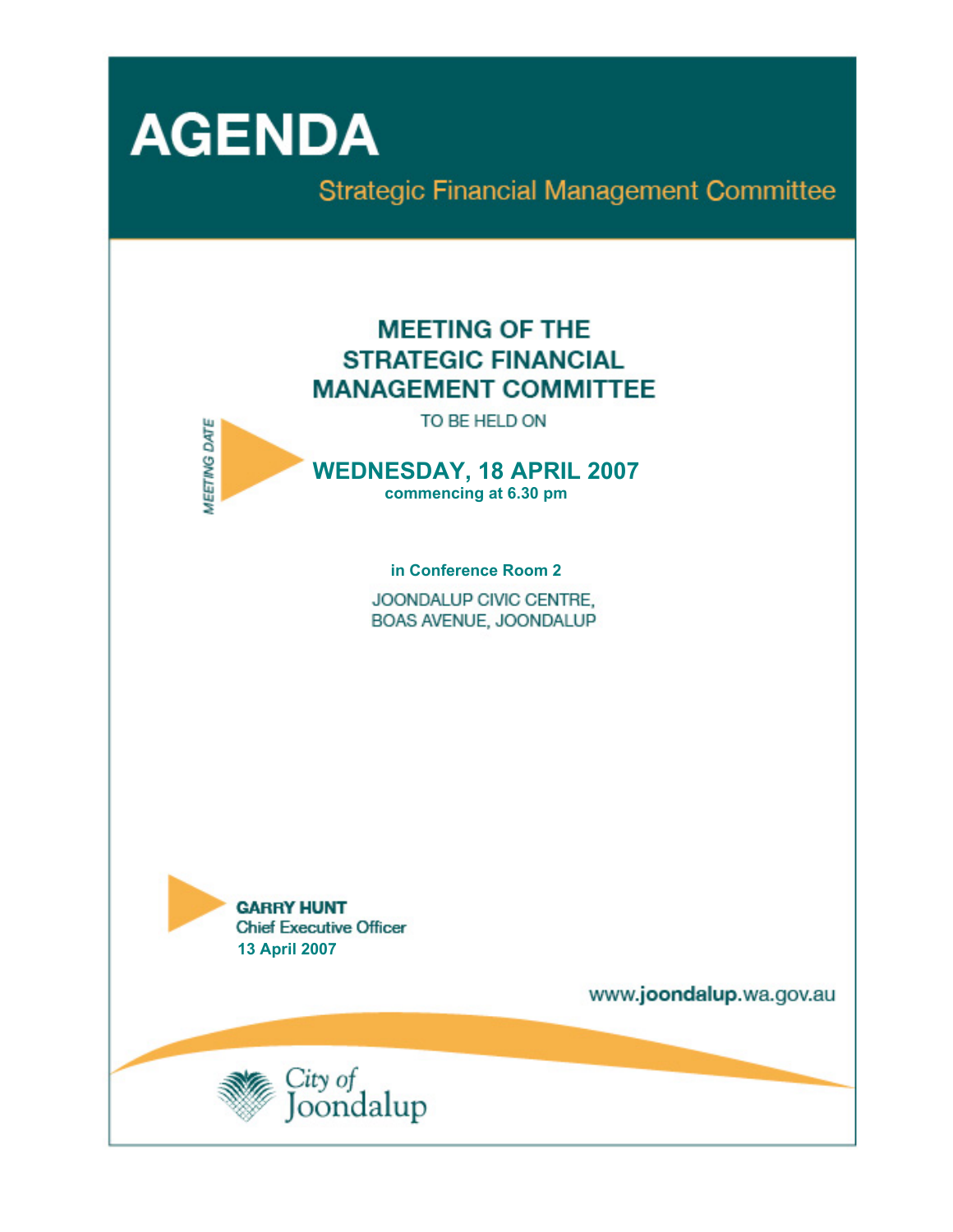# **CITY OF JOONDALUP**

Notice is hereby given that a meeting of the **STRATEGIC FINANCIAL MANAGEMENT COMMITTEE** will be held in Conference Room 2, Joondalup Civic Centre, Boas Avenue, Joondalup on **WEDNESDAY, 18 APRIL 2007** commencing at **6.30 pm.** 

GARRY HUNT Chief Executive Officer  $\Box$  Joondalup Joondalup 13 April 2007 Western Australia

## **AGENDA**

#### *Committee Members*

*Mayor Troy Pickard Cr Tom McLean Cr Steve Magyar Cr Brian Corr Cr Geoff Amphlett* 

*Cr Michele John - Presiding Person Cr Russel Fishwick - Deputy Presiding Person* 

#### *Terms of Reference*

- *1 Promote and advocate sound financial management within the City and provide advice to the Council on strategic financial management issues;*
- 2 *In particular advise Council on:* 
	- *(a) How funding can be achieved for any major capital works project before the Council makes a commitment to a project;*
	- *(b) Levels of service delivery determine:* 
		- *(i) which services to be provided;*
		- *(ii) Standards of service. Such standard will be determined with reference to:* 
			- ¾ *best industry practice standards where applicable;*
			- ¾ *internally agreed standards which will be determined with reference to local community expectations;*
		- *(c) Preparation of the Plan for the Future with high priority being given to ensure that the Plan is achievable in the long term;*
	- *(d) Alignment of the Plan for the Future to the Council's Strategic Plan;*
	- *(e) Consideration of public submissions to the Plan for the Future;*
	- *(f) Final acceptance of the Plan for the Future;*
- 3 *Policy development and review of policies with financial implications for the City.*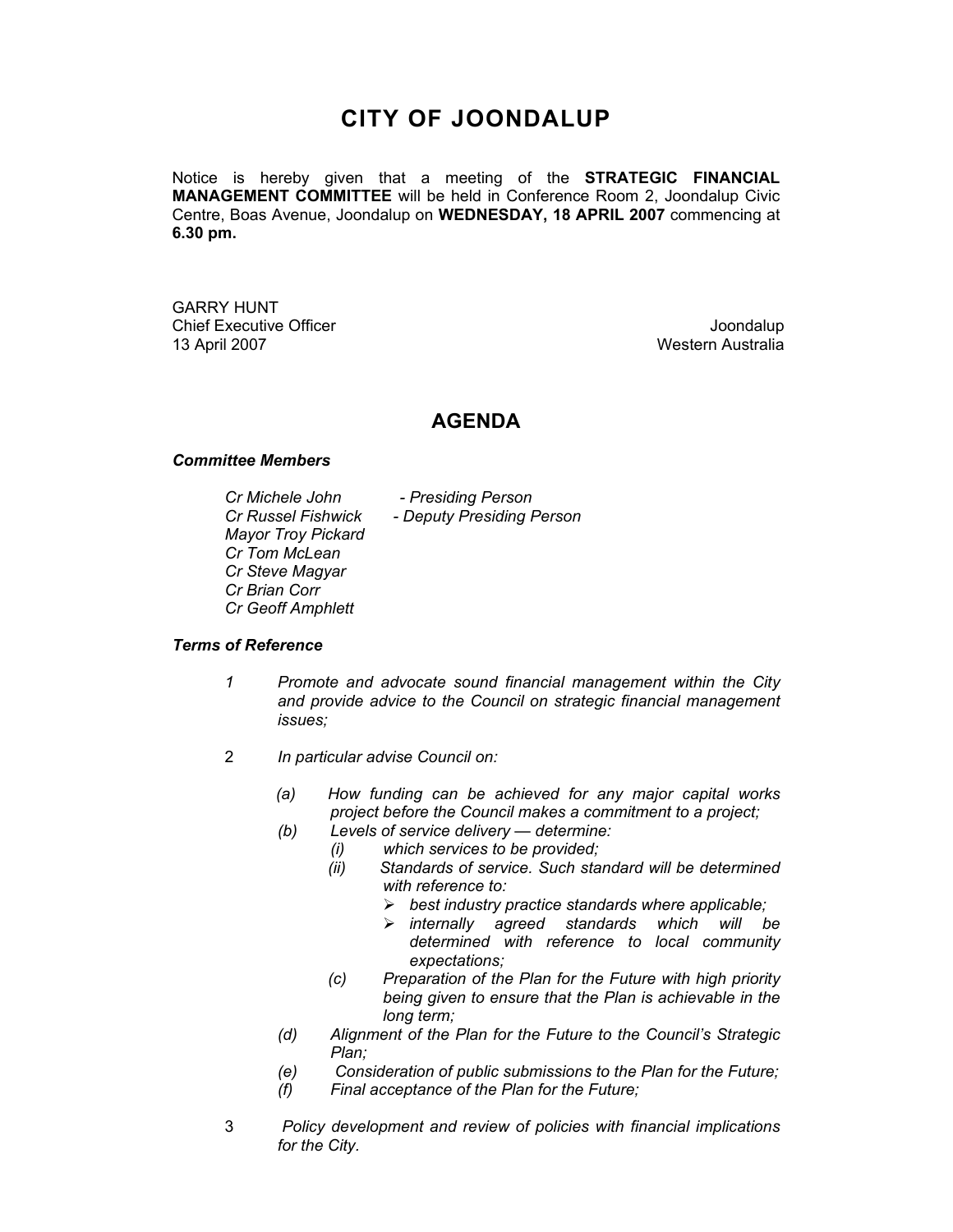#### **DECLARATION OF OPENING**

#### **APOLOGIES/LEAVE OF ABSENCE**

#### **CONFIRMATION OF MINUTES**

MINUTES OF THE STRATEGIC FINANCIAL MANAGEMENT COMMITTEE HELD 12 SEPTEMBER 2006

#### **RECOMMENDATION**

**That the minutes of the meeting of the Strategic Financial Management Committee held on 12 September 2006 be confirmed as a true and correct record.** 

**ANNOUNCEMENTS BY THE PRESIDING PERSON WITHOUT DISCUSSION** 

#### **DECLARATIONS OF INTEREST**

**IDENTIFICATION OF MATTERS FOR WHICH THE MEETING MAY SIT BEHIND CLOSED DOORS** 

#### **PETITIONS AND DEPUTATIONS**

#### **REPORTS**

|        |                                                                                                                   | Page |
|--------|-------------------------------------------------------------------------------------------------------------------|------|
| Item 1 | Comparison of Local Governments Ranked by<br><b>Total Revenue</b>                                                 | 3    |
| ltem 2 | Development of the 2007/08 Budget                                                                                 | 15   |
| Item 3 | Framework and Work Plan for Examining<br><b>Committee Issues</b>                                                  | 19   |
| Item 4 | Options and Potential Role of the City in the<br>development of the Joondalup Central Business<br><b>District</b> | 22   |
|        | <b>MOTIONS OF WHICH PREVIOUS NOTICE HAS BEEN GIVEN</b>                                                            |      |

**REQUESTS FOR REPORTS FOR FUTURE CONSIDERATION** 

**CLOSURE**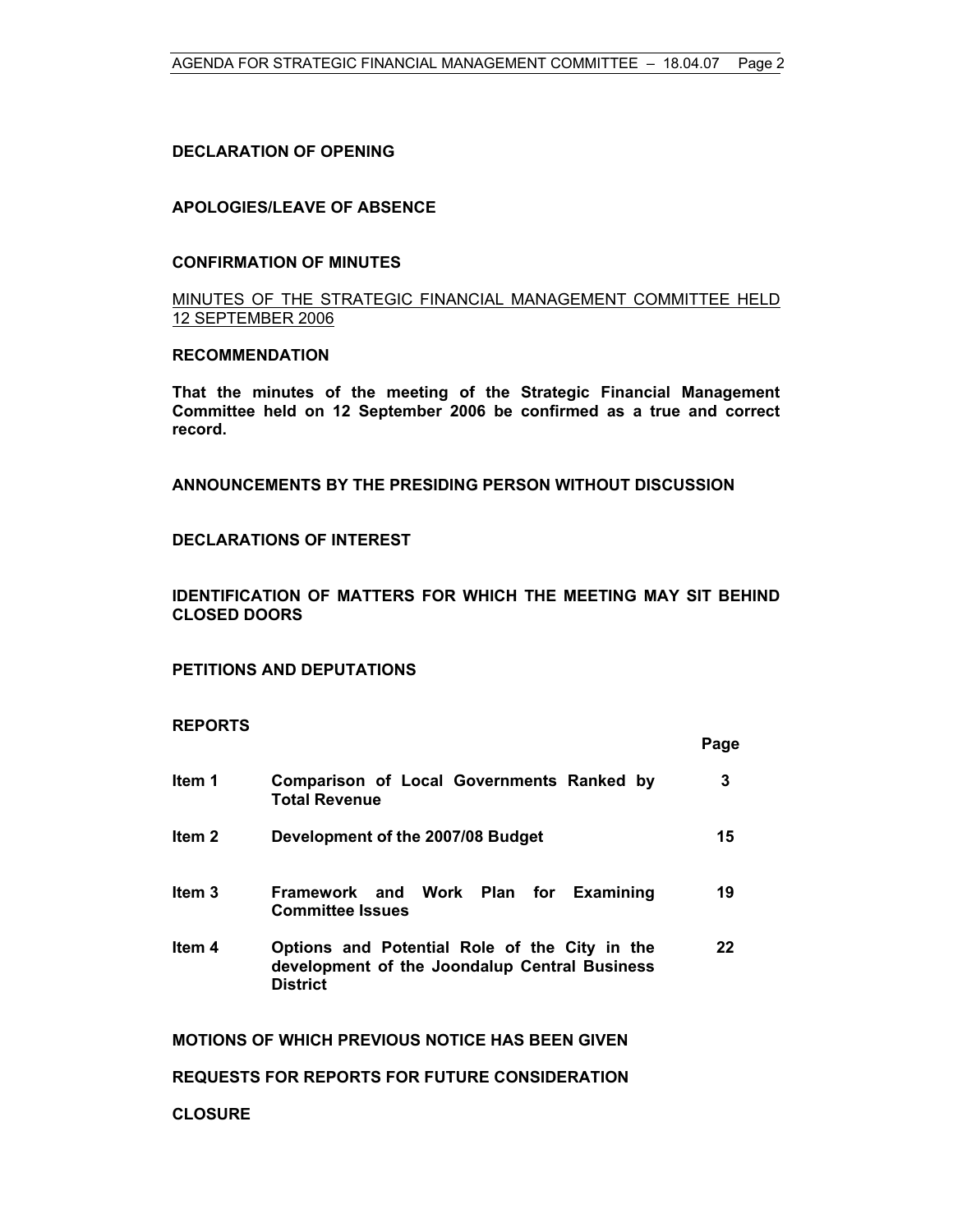## **ITEM 1 COMPARISON OF LOCAL GOVERNMENTS RANKED BY TOTAL REVENUE - [03089]**

**WARD:** All

**RESPONSIBLE** Mr Mike Tidy **DIRECTOR:** Corporate Services

#### **PURPOSE**

To provide the Strategic Financial Management Committee with information in relation to a comparative of total rate revenue and total rates levied published in WA Business News 5 October 2006.

#### **EXECUTIVE SUMMARY**

As is well known basic statistics need to be considered with care and in context. This is illustrated by the details reported in WA Business News for local governments. Focussing solely on revenues may be a valid comparative in the commercial environment where sales are the sole or principal driver of revenues. Such comparisons in local government, however, can be very deceptive with significant non-rate revenues and the close relationship between revenues and expenditures particularly in the case of grants.

After examining the make up of revenues for the six largest local governments reported in WA Business News (excluding the City of Perth) and extending the analysis to expenditures what on the surface appears to show the City of Joondalup in a poor comparative position in fact reveals that the City of Joondalup not only compares well but by some measures is arguably outperforming the other local governments.

It is recommended that the report be received.

#### **BACKGROUND**

The online publication WA Business News publishes once a year information on the major local governments ranked by total revenue and shows some very basic comparative data. The information published on 5 October 2006 is attached (Attachment 1 refers).

This information has been extracted from the Complete Book Of Lists, which in turn has obtained the information from the most recent publication of the West Australian Local Government Directory by Western Australian Local Government Association (WALGA). This is the 2006-07 publication.

The City of Joondalup is ranked third by total revenue with the City of Stirling first, followed by the City of Perth. The City of Wanneroo is fourth, followed by the Cities of Swan, Melville and Canning as the top seven rankings. The information that was published includes the total revenue, total rates levied, number of registered voters, population, area as well as some basic locality information and the names of the CEO, Mayor and Town Planner.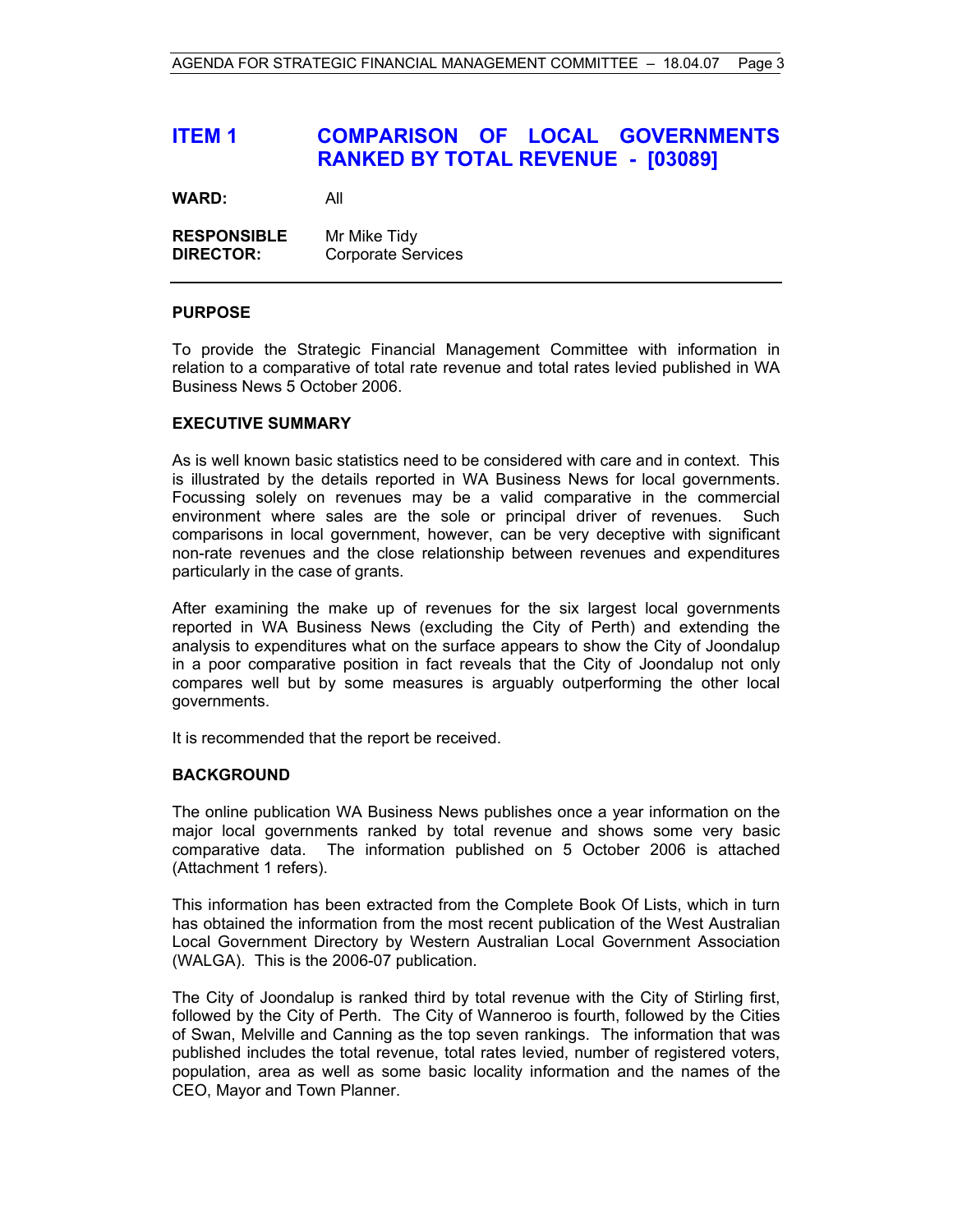Initial examination of the total rates levied compared to total revenue seems to suggest that the City of Joondalup has a significantly higher portion of its total revenue made up by total rates levied. The City of Joondalup's published revenue is \$72.1m with total rates levied of \$49m. The next ranked city, the City of Wanneroo with a total revenue of \$66.9m only has total rates levied of \$32.3m, ie only a little over \$5m less total revenue than the City of Joondalup but well over \$16m less in total rates levied. Similar scenarios apply in relation to the Cities of Swan, Melville and Canning, all of whom have total revenues of the mid to low \$60 millions but have total rates levied of \$37m down to as low as \$28.8m for the City of Canning.

The City of Joondalup on the surface of this information appears to be at a significant variance to the other major cities and therefore some analysis work has been done in relation to the comparative of the City of Joondalup's situation with the other top seven ranked cities.

#### **DETAILS**

Some comparative analysis has been undertaken to examine the financial positions of the top seven ranked Cities and how they compare to the City of Joondalup. The City of Perth has been excluded from the analysis because of the nature of that City's makeup, having significant non-rate revenues particularly in relation to parking and low levels of residential rate revenue and high levels of commercial rate revenue, making its position distinctly different from the other cities.

The source of the information that has been published is the West Australian Local Government Directory 2006/07 (the Directory). In the published information there has been no analysis, it has been taken as published in the directory. In turn the financial information that is published in the directory for 2006/07 is based on 2004/05 annual report actual results. When comparing the data published in the directory to the actual financial statements for each of the respective Councils for that financial year there are a number of variances and anomalies. Some of these are relatively minor in nature but there are a couple of significant ones. It should be noted that WALGA do not extract the information themselves they rely on each local government for the information provided and its accuracy.

#### **Total Rates Levied**

In relation to the figures in the directory there seems to be inconsistency in that some Councils appear to have taken total rates levied to mean only the initial rates levied at rate billing, while others have also taken it to include administration fees, interest charges for late payment and penalties, less any discounts applicable.

Separately from this there are other differences the reason for which is not apparent.

The net outcome of this is that when comparing total rate revenue including fees, charges, penalties, net of discounts and comparing the actual 2004/05 financial reports to the total rates levied as published in the directory the following variances were identified –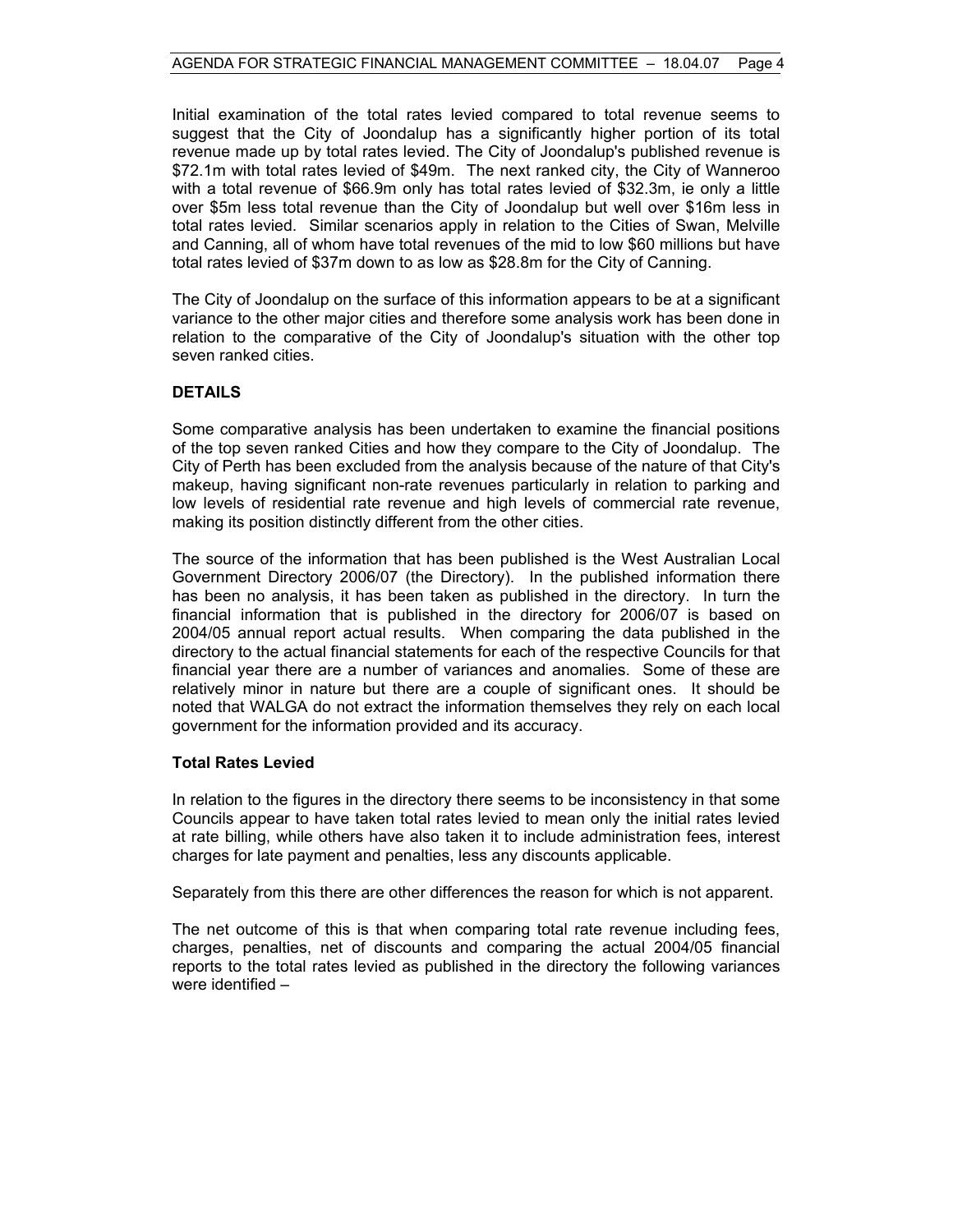| City            | Variation   | <b>Adjustment Required</b> |
|-----------------|-------------|----------------------------|
| Joondalup       | overstated  | (\$2,545,343)              |
| Stirling        | understated | \$834,902                  |
| Wanneroo        | understated | \$494,431                  |
| Swan            | correct     | \$Nil                      |
| <b>Melville</b> | overstated  | (\$1,213,349)              |
| Canning         | understated | \$146,978                  |

#### **Total Operating Revenues**

A similar assessment has then been done in relation to the total operating revenues comparing the published amounts extracted from the directory to the published financial statements for 2004/05 in relation to each of those Councils.

Again, there are variances although the reasons are more readily apparent. The two major variances are for the Cities of Wanneroo and Swan. In the case of the City of Wanneroo the total revenue published in the directory is \$66.9m. The actual revenue as per the financial accounts was \$142.9m. There are two major reasons for this variance. In the first instance in 2004/05 the City of Wanneroo received \$58.4 in non-cash contributions to assets, which are reflected in the actual financial accounts as revenues. In addition there are substantial guided development town planning schemes in progress for which there are significant scheme revenues of over \$14m. It would seem that in providing information to be included in the directory the total revenue was adjusted for these extraordinary variances.

A similar situation applies in the case of the City of Swan whose total revenue in the directory is \$65m when the actual 2004/05 accounts reflect total revenues of \$81.6m. The difference of \$16.6m is non-cash developer contributions.

There is a lesser variance in the City of Melville's total revenue compared to its actual 2004/05 revenue with the actual figure being \$1.3m more than the figure published in the directory. The reason for this variance is not immediately apparent but it is possible that some sort of developer contribution may have been a factor.

The City of Canning also has a variance of a relatively minor nature of \$286,000 more, in actual 2004/05 revenue than what was published in the directory.

The figures for the Cities of Joondalup and Stirling are correct.

#### **Comparative Analysis**

A comparison by programme of the revenues for each of the six local authorities is shown in the following table. There have been some adjustments in picking up this information from the annual accounts of each of the respective authorities.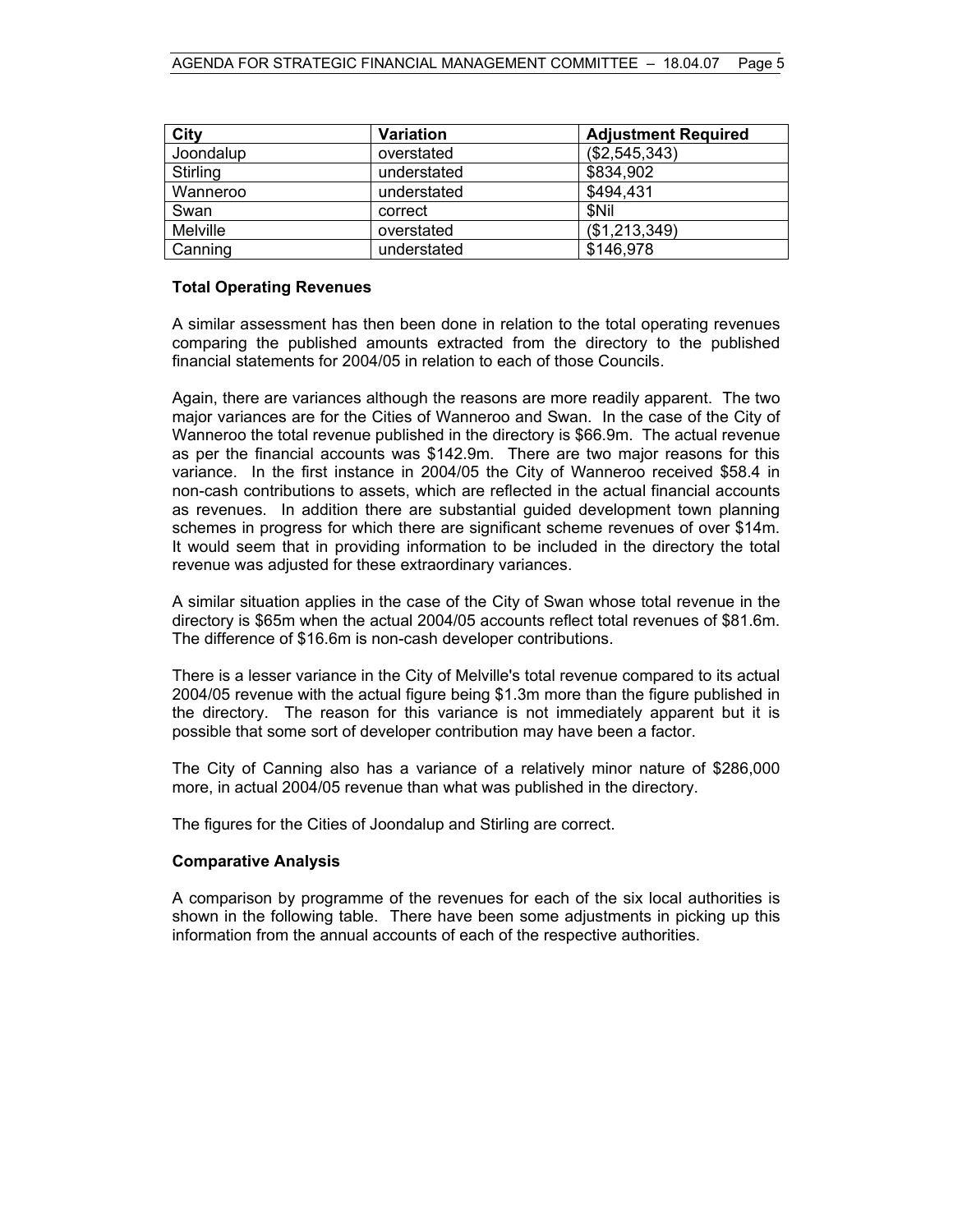|                                    | Joondalup  | <b>Stirling</b> | Wanneroo    | Swan       | <b>Melville</b> | Canning    |
|------------------------------------|------------|-----------------|-------------|------------|-----------------|------------|
| <b>REVENUES (Actual 2004/05)</b>   |            |                 |             |            |                 |            |
| <b>General Purpose Funding</b>     | 53,561,611 | 74.509.119      | 37.464.995  | 41.904.503 | 37.225.188      | 32,274,493 |
| Governance                         | 9.527      | 1.256.574       | 476.377     | 448.125    | 470.869         | 29.594     |
| Law, Order, Public Safety          | 481.298    | 2.078.287       | 765.089     | 1.311.442  | 2.999.801       | 314.434    |
| Health                             | 353,203    | 247.365         | 250.080     | 206.298    | 226.984         | 204,870    |
| <b>Education and Welfare</b>       | 294.744    | 4.616.042       | 3.095.547   | 2.693.044  | 1.110.544       | 6.763.915  |
| <b>Community Amenities</b>         | 8.287.505  | 16.719.800      | 15.670.298  | 9.353.444  | 8.382.057       | 7,555,680  |
| <b>Recreation and Culture</b>      | 2.861.015  | 6.589.555       | 3.960.938   | 7.679.040  | 8.144.839       | 6.041.977  |
| Transport                          | 4,759,357  | 3.315.977       | 62,034,162  | 16,085,740 | 2,406,103       | 5,307,047  |
| <b>Economic Services</b>           | 1.095.303  | 2.799.326       | 3.273.187   | 1.429.313  | 877.036         | 1,007,339  |
| <b>Other Property and Services</b> | 397.049    | 9.282.346       | 15.910.192  | 554.331    | 2.362.865       | 2,068,203  |
| <b>Total Operating Revenues</b>    | 72.100.612 | 121.414.391     | 142.900.865 | 81.665.280 | 64.206.286      | 61,567,552 |

The Cities of Swan, Melville and Canning still have a programme in their accounts for housing, which technically doesn't exist any more. For comparative purposes the revenue that these Councils showed in Housing has been added to the Other Property and Services programme. A couple of the Councils that had non-cash contributions show these separately below the line in their operating statement. Where this is the case, for the purposes of comparison, this non-cash revenue has been added back into the programme to which it relates.

The following comments are made in doing a comparison programme by programme, ignoring for the purposes of the initial analysis General Purpose Funding which is mostly made up of rate revenue -

#### Governance

Generally this is a relatively minor revenue item in most councils and it is not clear why there is a significant amount of revenue for governance in the City of Stirling.

#### Law, Order and Public Safety

The Cities of Joondalup, Wanneroo and Canning seem to be relatively speaking in the same low revenue ballpark while the Cities of Stirling, Swan and in particular Melville are much higher. In the case of Stirling and Melville they both charge separately for their security service ie not funded from rate revenue, and the revenue from this is treated as revenue for Law, Order and Public Safety. In the case of the City of Swan they have a significant revenue source of fees and charges and also significant grant revenues in relation to Law, Order and Public Safety.

#### **Health**

These are quite comparable and are not worth any further comment.

#### Education and Welfare

In this programme the City of Joondalup stands out as being significantly different to all of the other five councils. The City of Joondalup revenues are barely \$300,000 while the next lowest, the City of Melville, is \$1.1m and then they range all the way up to the City of Canning with revenues of \$6.7m. The Education and Welfare programme is where most of the funds would be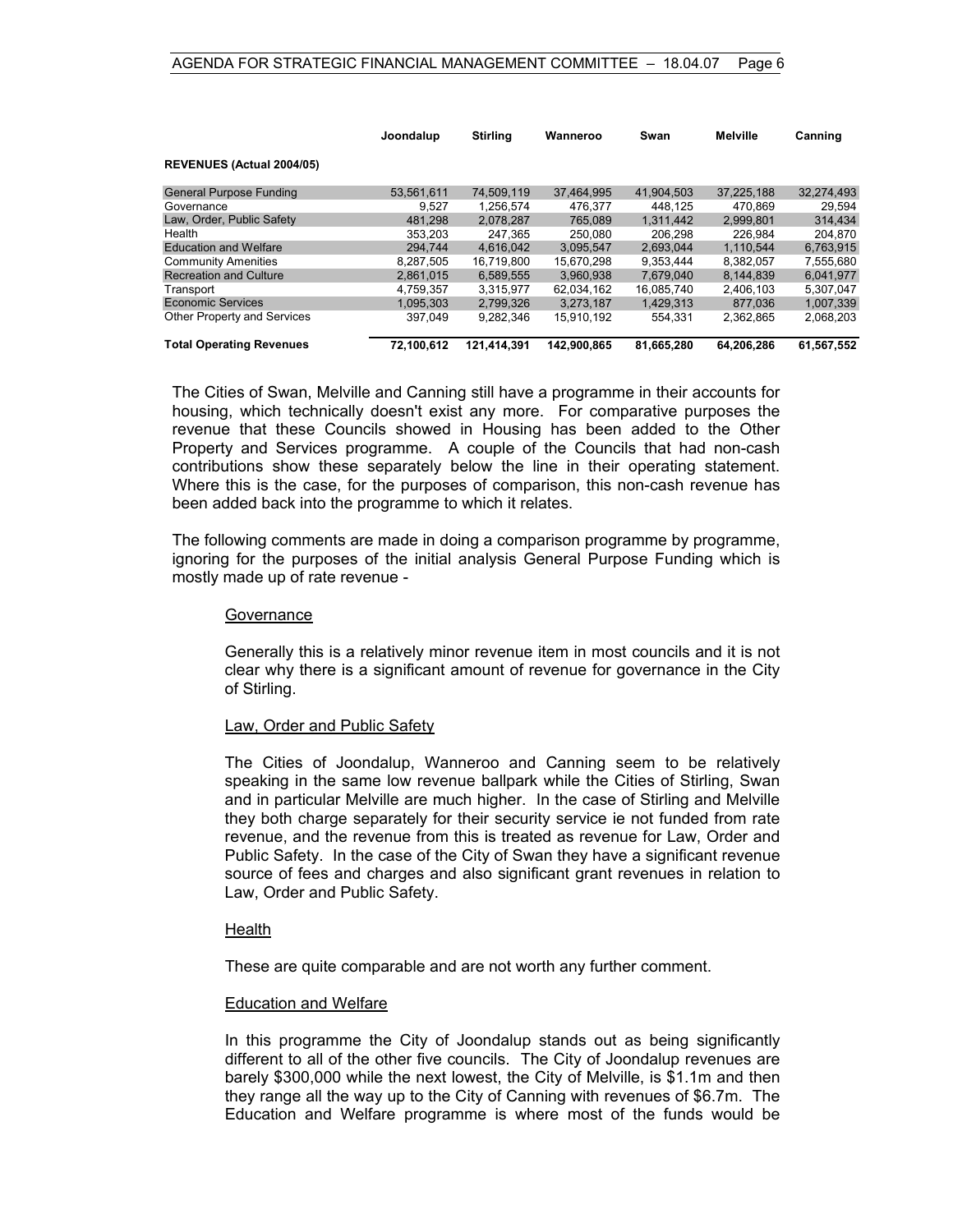received for those Councils involved in aged care, home and community care grant programmes etc. The City of Joondalup is not involved in these programmes at all. By contrast the City of Canning, by way of example, runs major aged care services and facilities. Obviously on the expenditure side there would also be significant expenditures on Education and Welfare but clearly when you are only examining the revenue side from the point of view of comparing total rates levied to total revenue one of the distorting factors is that it ignores the costs associated with significant non-rate revenues.

#### Community Amenities

This programme is basically made up of two components, one being, all of the town planning functions and the second one being the waste management functions. Joondalup's revenue for community amenities is on par with the Cities of Swan, Melville and Canning while the Cities of Stirling and Wanneroo have significantly higher revenues. Both the Cities of Stirling and Wanneroo operate major resource recovery facilities, Wanneroo's being a regional facility and further in the case of the City of Wanneroo they are also involved in the City of Joondalup's waste collection. The City of Stirling has a significant commercial waste collection operation.

#### Recreation and Culture

The comparison here shows that the City of Joondalup's revenues for Recreation and Culture are significantly less than all of the other City Councils. The figures in relation to the Cities of Wanneroo and Swan need to be qualified in that they include developer non-cash revenues. These would pertain to the creation and development of new parks. In Wanneroo's case those contributions are just over \$1m and in the case of the City of Swan \$3.6m. With these two adjustments in mind the Cities of Wanneroo and Swan would then be reasonably comparable to the City of Joondalup leaving the Cities of Stirling, Melville and Canning with significantly higher revenues. In the case of recreation facilities this would be a reflection of a larger number and a larger scale of facilities. This would pertain to recreation centres and aquatic centres. It should be borne in mind that in the case of the City of Joondalup during the period 2004/05 the main recreation centre at Craigie was undergoing redevelopment.

#### **Transport**

The two major standouts under this programme are the Cities of Wanneroo and Swan, which as previously mentioned have significant non-cash developer contributions included in their revenues. In the case of the City of Wanneroo they amount to \$57.4m with \$4.6m of other Transport revenues. In the case of the City of Swan the contributions are \$9.5m with \$6.5m of other Transport revenues. On this basis therefore the comparatives are not unreasonable if you accept that the Cities of Wanneroo and Swan are outer metropolitan high growth, Joondalup a bit less so, Melville and Canning a mixture new and old while Stirling is relatively speaking inner city in the refurbishment phase.

There is a non-cash contribution included in the City of Joondalup's figures of \$1.7m with other Transport revenues of \$3m.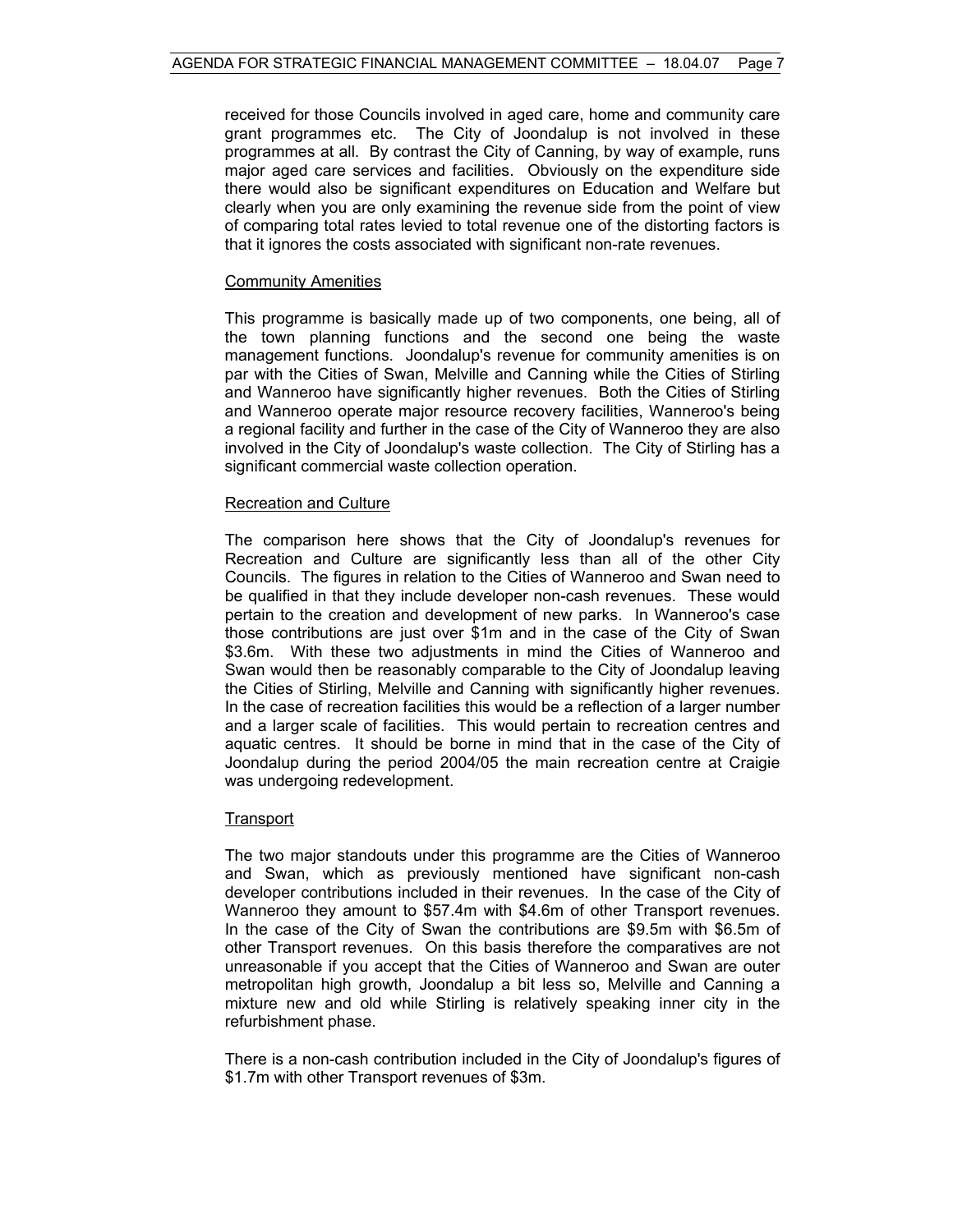#### Economic Services

The Cities of Joondalup, Swan, Melville and Canning are all reasonably comparable with the Cities of Stirling and Wanneroo having significantly higher revenues. It is not entirely clear as to the full reasons for the higher levels of revenue under Economic Services although in the case of the City of Wanneroo they do operate a number of trading undertakings including the fleet maintenance service that they provide to the City of Joondalup, the revenues for which would be reflected in this programme.

#### Other Property and Services

There are a number of qualifications that need to be made in relation to the figures for each Council in this programme but even taking these into account the City of Joondalup stands out with the lowest revenue for Other Property and Services. The qualifications are-

- In the case of the City of Stirling the total of \$9.28m includes profit on land disposals of \$7.5m.
- In the case of the City of Wanneroo the total of \$15.9m includes \$14m in revenues for guided development town planning schemes.
- The Cities of Swan, Melville and Canning all have revenues for a programme they refer to as Housing. For the sake of comparatives in each case these revenues have been added into Other Property and Services. Leaving these amounts out the City of Swan is reasonably comparable to the City of Joondalup but the Cities of Melville and Canning still have significant Other Property and Services revenues.

#### **Adjusted Analysis**

#### **Total Operating Revenues**

Having identified some major differences between the six local governments it's useful to get a better comparative analysis of the revenues by adjusting the actual revenues to remove these major variances. The major variance adjustments relate to-

- Non-cash contributions to assets
- Guided development town planning scheme revenues
- Extraordinary profit on asset disposals
- Underground power service charges
- Trading undertakings

The other major area of variance identified above is that the other City Councils have significantly higher revenues in relation to Education and Welfare than the City of Joondalup. There is no easy way to analyse this and to extract out those things that are extraordinary or unusual. Given the City of Joondalup's Education and Welfare revenue is so low one way of normalising the impact of this for comparative analysis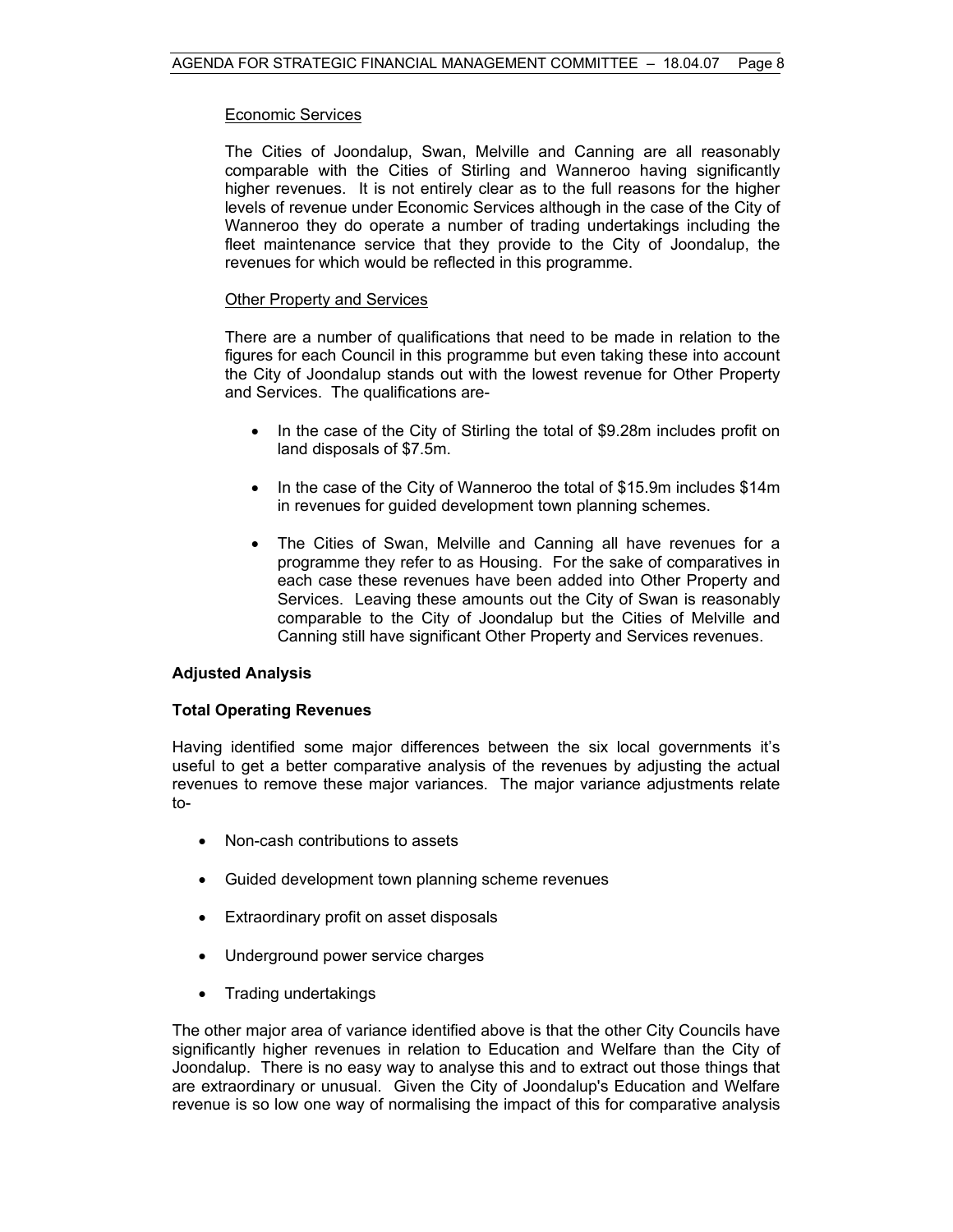is to remove this line item completely from all of the Council's revenue figures. It could be well argued in support of this that due to the nature of the revenues there would be an expectation that there would be at least matching expenditures.

The table below summarises the adjustments that have been made from total operating revenues as reflected in the 2004/05 actual accounts.

|                                                                 | Joondalup   | <b>Stirling</b> | Wanneroo       | Swan         | <b>Melville</b> | Canning     |
|-----------------------------------------------------------------|-------------|-----------------|----------------|--------------|-----------------|-------------|
| <b>Operating Revenue (Actual 2004/05)</b><br><b>Adjustments</b> | 72,100,612  | 121,414,391     | 142,900,865    | 81,665,280   | 64,206,286      | 61,567,552  |
| Non Cash Contributions to Assets                                | (1,679,895) |                 | (58, 438, 960) | (16,601,012) |                 |             |
| TP Scheme Revenues (Self Funding)                               |             | (860, 976)      | (14.013.621)   | (58, 972)    |                 | (24,069)    |
| Trading Undertakings -                                          |             |                 |                |              |                 |             |
| Joondalup Waste Services                                        |             |                 | (3,505,978)    |              |                 |             |
| <b>Fleet Maintenance</b>                                        |             |                 | (457.819)      |              |                 |             |
| <b>Commercial Refuse</b>                                        |             | (1,772,000)     | (2, 188, 055)  |              |                 |             |
| <b>Materials Recovery Facility</b>                              |             |                 | (2,204,238)    |              |                 |             |
| Profit on Asset Disposals (extraordinary)                       |             | (7,544,489)     |                |              |                 |             |
| <b>Underground Power Rates</b>                                  |             | (1,095,984)     |                |              |                 | (259,061)   |
| Education & Welfare                                             | (294,744)   | (4,616,042)     | (3.095.547)    | (2,693,044)  | (1, 110, 544)   | (6,763,915) |
| <b>Adjusted Operating Revenues</b>                              | 70,125,973  | 105,524,900     | 58,996,647     | 62,312,252   | 63,095,742      | 54,520,507  |

#### Total Rates Levied

In the case of total rate revenue the elements that make up this total are the same across the board with one exception. The Cities of Stirling and Melville, separately charge for their security service and this revenue is recognised in Law Order and Public Safety and not as a cost funded from rate revenue as is the case with the City of Joondalup.

It is difficult to identify a notional component of rate revenue that would apply to the security service for any of the Cities that don't separately charge to enable an adjustment to reduce rate revenue. On the other hand the amount of the security service revenue for those two Council's that do separately charge is known and for comparative analysis it is therefore easier to add this amount back into their rate revenue. This effectively causes their rate revenue to reflect what it would be if they funded their security service from rate revenue the same as the other Councils. The table below reflects this adjustment.

|                                              | Joondalup  | <b>Stirling</b> | Wanneroo   | Swan       | <b>Melville</b> | Canning    |
|----------------------------------------------|------------|-----------------|------------|------------|-----------------|------------|
| Rate Revenue (Actual 2004/05)<br>Adjustments | 46.549.025 | 65.908.902      | 32.794.431 | 37.072.575 | 31.186.651      | 28,980,232 |
| Add Back Separate Security Charge            |            | 1.498.101       |            |            | 1.487.212       |            |
| <b>Adjusted Rate Revenues</b>                | 46.549.025 | 67.407.003      | 32.794.431 | 37,072,575 | 32,673,863      | 28,980,232 |

#### **Comparison of Ratios**

Whether considering the original published figures or the adjusted figures arrived at above, doing a straight comparison of the raw numbers is difficult. There significant differences in the size of the six local governments illustrated by population as one example eg City of Stirling 181,079 and City of Canning 76,100. Looking at the figures in the form of a ratio puts them into context.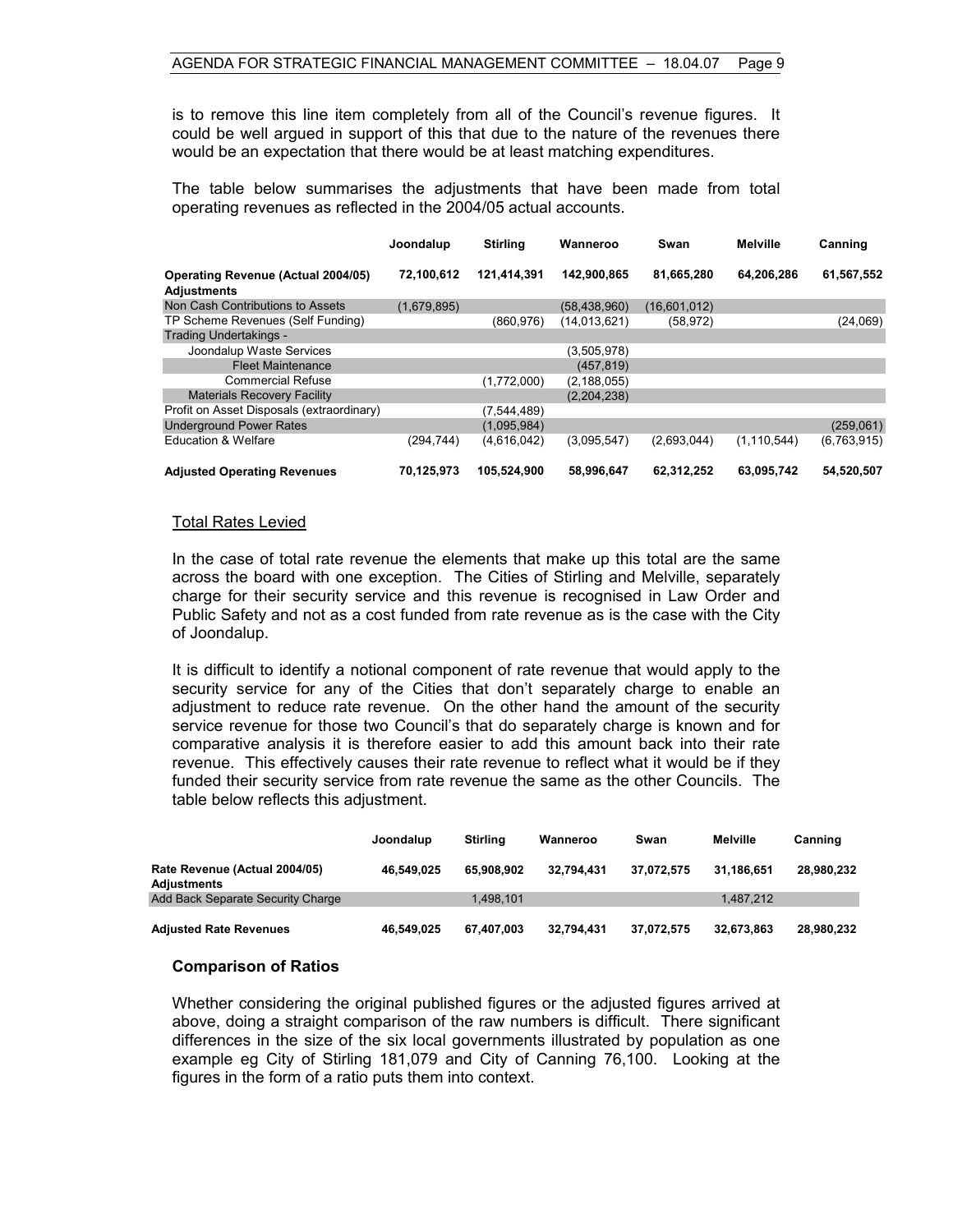The figures that were published in WA Business News included the Total Rates Levied, Total Revenue, Population and No. of Voters. A ratio has been calculated for rates levied to total revenue and then rates levied per voter and per head of population. The number of rateable assessments is useful to put the rates levied into context. This information was not published and is not available from the directory but for this comparative has been extracted from actual annual reports.

The ratios are set out in the table below. There are two sets showing ratios based on the WA Business News published figures and on adjusted revenues from the calculations above.

|                                | Joondalup | <b>Stirling</b> | Wanneroo | Swan       | <b>Melville</b> | Canning    |
|--------------------------------|-----------|-----------------|----------|------------|-----------------|------------|
| <b>Published Figures Stats</b> |           |                 |          |            |                 |            |
| Rates Levied/Revenue           | 68.09%    | 53.60%          | 48.28%   | 56.98%     | 51.53%          | 47.05%     |
| Rates Levied/Voter             | \$478.90  | \$528.23        | \$616.66 | \$663.33   | \$470.04        | \$584.57   |
| Rates Levied/Population        | \$313.92  | \$359.37        | \$297.69 | \$398.76   | \$332.31        | \$378.90   |
| Rates Levied/Assessment        | \$854.13  | \$795.89        | \$731.27 | \$1.031.46 | \$989.40        | \$1,075.78 |
| <b>Adjusted Figures Stats</b>  |           |                 |          |            |                 |            |
| Rates Levied/Revenue           | 66.38%    | 63.88%          | 55.59%   | 59.49%     | 51.78%          | 53.15%     |
| Rates Levied/Voters            | \$454.07  | \$547.17        | \$626.10 | \$663.33   | \$474.02        | \$587.54   |
| Rates Levied/Population        | \$297.65  | \$372.25        | \$302.24 | \$398.76   | \$335.12        | \$380.82   |
| Rates Levied/Assessment        | \$809.84  | \$824.42        | \$742.46 | \$1.031.46 | \$997.77        | \$1.081.23 |

To further facilitate the comparison these have been graphed at Attachment 2.

The two sets of columns plot the percentage of rates levied to total revenue. The yellow columns identify the ratio on what was published by WA Business News while the orange plots the ratio on the adjusted total revenue and rates levied figures.

From this analysis it can be seen that the City of Joondalup still has the highest ratio of rates levied to total rate revenue even allowing for adjustments. The variance however between the City of Joondalup and the other Cities has changed significantly. The City of Joondalup ratio has come down slightly while the City of Stirling ratio has risen significantly from a WA Business News published ratio of 53.6% to an adjusted ratio of 63.9%. This is just short of the City of Joondalup adjusted ratio of 66.4%. All of the other cities adjusted ratios have risen compared to the original published figures although Melville's only slightly.

Overlaid on top of the columns are three sets of double lines that are plotting rates per voter, per person of population and the average rates per assessment. In each case one line plots the ratio on the WA Business News published figures and the second line plots the ratio based on the adjusted figures. In each case the differences between the ratio using WA Business News published figures and the ratio using the adjusted figures are pretty marginal.

More significantly what the graph does identify is that on any one of those three ratios, whether on the WA Business News published figures or on the adjusted figures, the City of Joondalup is amongst the lowest of the six City Councils. Probably the most important one is the average rates per assessment, which is the top set of lines. On the WA Business News published figures the City of Joondalup is the fourth lowest with only the Cities of Stirling and Wanneroo lower, while using the adjusted figures only the City of Wanneroo is lower than the City of Joondalup.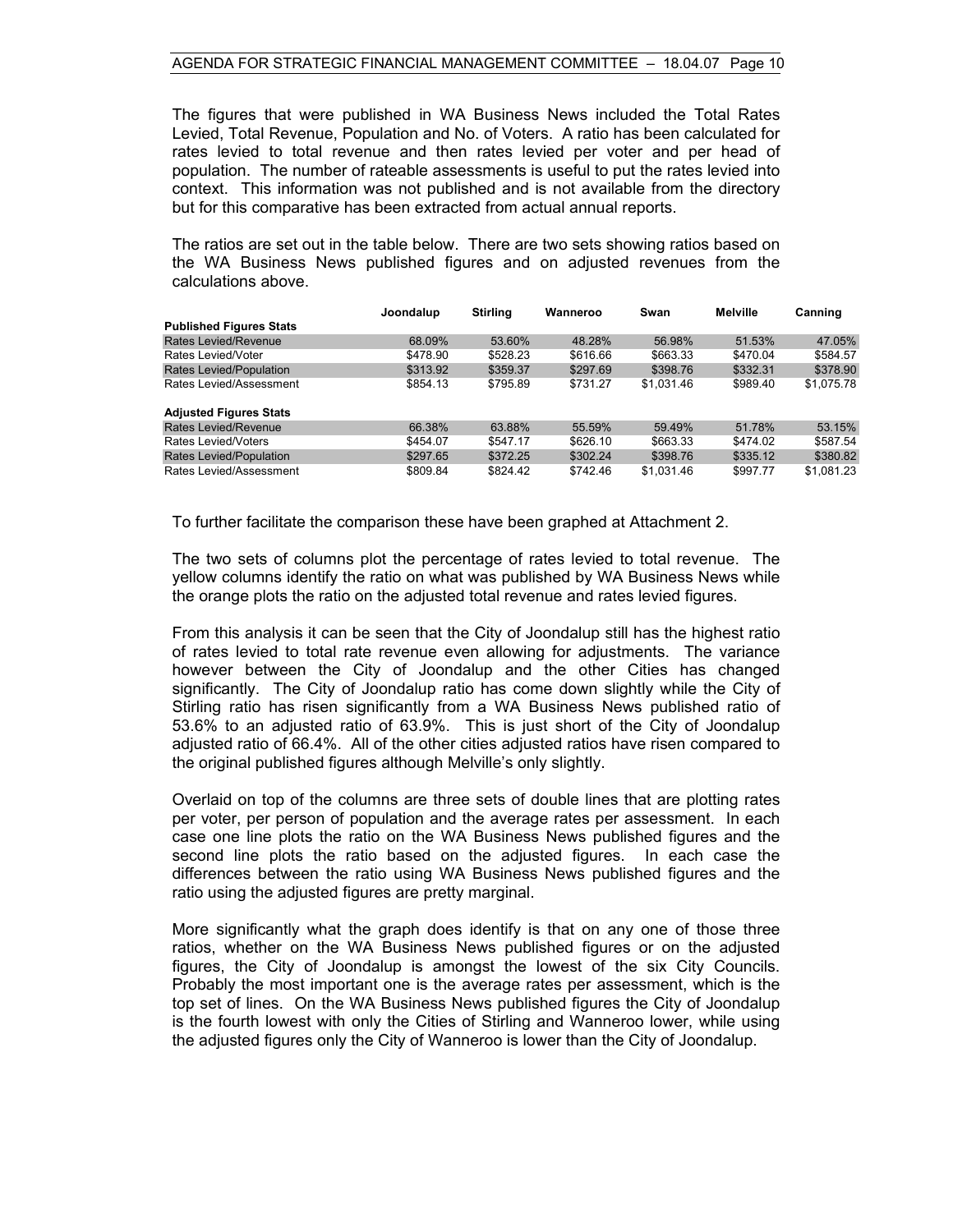#### **Outcome of Analysis**

#### **Shortcomings of Just a Revenue Comparative**

Essentially what the analysis highlights are some of the shortcomings of drawing conclusions from very limited data. One of the very key pieces of information that was not published (its not in the directory either) is the total number of assessments per City. Although the number of dwellings is included in the directory, the number of rateable properties is not. The following table reflects the number of rateable properties as reported in the 2004/05 accounts for each City.

|                               | Joondalup    | Stirling     | Wanneroo     | Swan         | Melville     | Canning      |
|-------------------------------|--------------|--------------|--------------|--------------|--------------|--------------|
| No. Rateable Properties       | 57.479       | 81.763       | 44.170       | 35.942       | 32.747       | 26,803       |
| <b>Published Rates Levied</b> | \$49.094.368 | \$65.074.000 | \$32.300.000 | \$37.072.575 | \$32.400.000 | \$28.834.054 |
| <b>Adjusted Rate Revenues</b> | \$46,549,025 | \$67,407,003 | \$32,794,431 | \$37,072,575 | \$32,673,863 | \$28,980,232 |

There is a significant disparity between Councils with the City of Stirling 89,763 rateable properties down to the City of Canning 26,803 rateable properties. The City of Joondalup with 57,479 rateable properties is the second highest. Below the number of rateable properties in the table is the adjusted rate revenue for each of the Cities and notwithstanding the variance in the average rates per property referred to in the commentary on the graph at Attachment 2 with one exception there is alignment between the number of rateable properties and the adjusted rate revenue. The exception is Wanneroo whose adjusted rate revenue appears to be quite low relative to the number of rateable properties.

The issue that this highlights in looking at the WA Business News published figures is that the cause of the disparity in the ratio of rate revenue to total revenue is not the rate revenue but the other sources of revenue. In this respect comparatives can be easily distorted by revenue that is tied to expenditure commitments. To take an extreme example a Council could have a \$100 million in revenues for recreation and culture which will make the ratio for rates levied to total revenue extremely impressive but if all of those recreation and culture revenues are tied to expenditure commitments it is pretty meaningless.

#### **A Better Comparative**

Clearly the real issue is not how much the revenues are in absolute terms for each of the Cities but how much they are after considering the expenditure commitments. That is how much free untied revenue there is across all of the programmes that can be used additional to rate revenue or General Purpose Funding to fund the rest of Council's operations.

To do this you need to look at the net position in relation to each programme rather than just the revenue side. Net figures have been extracted using the 2004/05 actuals from annual reports. For this exercise the previous assumptions in relation to normalising revenues have changed. Working on the assumption that if there is unusual revenue for a particular activity that this will be offset by unusual expenditure, the only adjustments that have been made to the net figures relate to items where it is known that there is no direct link between the level of revenue and expenditure. These are: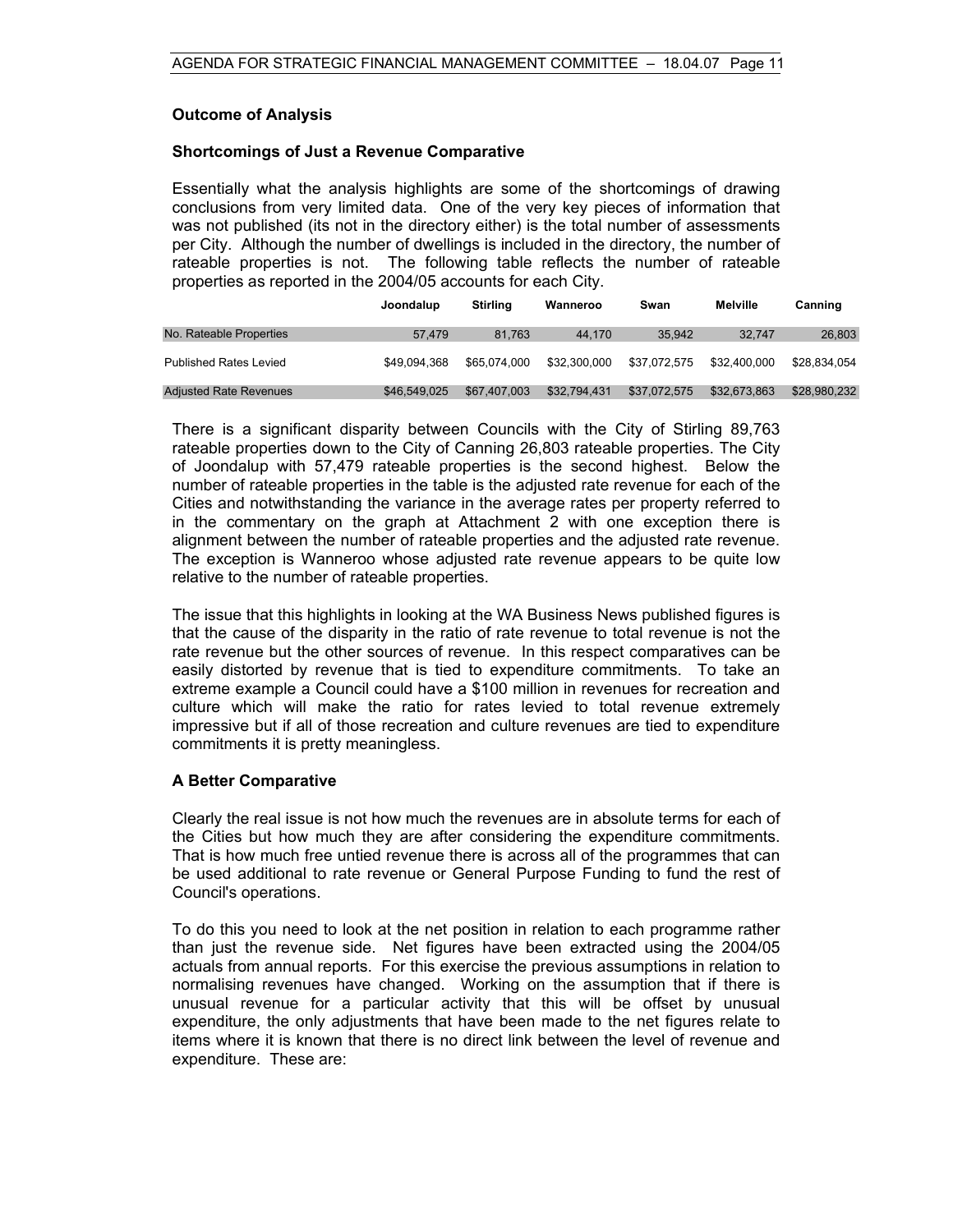- Non-cash developer contributions because there is no expenditure involved,
- The extraordinary net profit on land transactions for City of Stirling because this is already a net figure with costs taken into account, and
- The net revenues over expenses for the City of Wanneroo's guided development town planning schemes because those revenues vastly exceed the expenses.

The outcome of this is that in almost all cases the expenditure exceeds the revenues for each programme and the net deficiency represents the amount that is required from General Purpose Funding to support that programme and maintain the operating surplus or deficit. The results are shown in the table below.

|                                          | Joondalup      | <b>Stirling</b> | Wanneroo       | Swan           | <b>Melville</b> | Canning        |
|------------------------------------------|----------------|-----------------|----------------|----------------|-----------------|----------------|
| <b>Adjusted Net Revenue by Programme</b> |                |                 |                |                |                 |                |
| <b>General Purpose Funding</b>           | \$52,820,528   | \$70,412,942    | \$36,582,497   | \$41,553,212   | \$36,031,436    | \$32,274,493   |
| Governance                               | (\$6,978,837)  | (\$9,131,408)   | (\$2,449,893)  | (\$4,807,569)  | (\$4,944,045)   | (\$854,510)    |
| Law, Order, Public Safety                | (\$2,498,099)  | (\$1,854,318)   | (\$2,667,547)  | (\$1,761,725)  | (\$463,612)     | (\$1,360,356)  |
| Health                                   | (\$1,064,620)  | (\$1,442,476)   | (\$682,925)    | (\$758, 856)   | ( \$662, 686)   | (\$602,984)    |
| <b>Education and Welfare</b>             | (\$1,120,765)  | (\$2,112,953)   | (\$1,857,135)  | (\$1,655,243)  | (\$1,373,266)   | (\$1,582,386)  |
| <b>Community Amenities</b>               | (\$1,265,732)  | (\$153,912)     | (\$305,351)    | (\$1,761,641)  | (\$1,876,955)   | (\$794,491)    |
| <b>Recreation and Culture</b>            | (\$19,969,717) | (\$21,629,448)  | (\$13,054,189) | (\$13,986,623) | (\$15,326,183)  | (\$12,000,875) |
| Transport                                | (\$13,517,713) | (\$24,200,590)  | (\$11,111,540) | (\$16,517,813) | (\$6,286,580)   | (\$11,332,449) |
| <b>Economic Services</b>                 | (\$182,011)    | (\$95,496)      | \$216,705      | (\$838,954)    | (\$531,926)     | \$278,361      |
| Other Property and Services              | (\$5,149,864)  | (\$4,533,575)   | (\$662, 634)   | \$69,599       | \$620,879       | (\$4,862,392)  |
|                                          |                |                 |                |                |                 |                |
|                                          |                |                 |                |                |                 |                |
| <b>CHANGES IN NET ASSETS FROM</b>        | \$1,073,170    | \$5,258,766     | \$4,007,988    | (\$465,613)    | \$5,187,062     | (\$837,589)    |
| <b>OPERATIONS</b>                        |                |                 |                |                |                 |                |
|                                          |                |                 |                |                |                 |                |
| Governance                               | 13.49%         | 14.02%          | 7.52%          | 11.44%         | 16.03%          | 2.58%          |
| Law, Order, Public Safety                | 4.83%          | 2.85%           | 8.19%          | 4.19%          | 1.50%           | 4.11%          |
| Health                                   | 2.06%          | 2.21%           | 2.10%          | 1.81%          | 2.15%           | 1.82%          |
| <b>Education and Welfare</b>             | 2.17%          | 3.24%           | 5.70%          | 3.94%          | 4.45%           | 4.78%          |
| <b>Community Amenities</b>               | 2.45%          | 0.24%           | 0.94%          | 4.19%          | 6.09%           | 2.40%          |
| <b>Recreation and Culture</b>            | 38.59%         | 33.20%          | 40.07%         | 33.29%         | 49.69%          | 36.24%         |
| Transport                                | 26.12%         | 37.14%          | 34.11%         | 39.31%         | 20.38%          | 34.22%         |
| Economic Services                        | 0.35%          | 0.15%           | $-0.67%$       | 2.00%          | 1.72%           | $-0.84%$       |
| Other Property and Services              | 9.95%          | 6.96%           | 2.03%          | $-0.17%$       | $-2.01%$        | 14.68%         |

Below the net in dollars, percentages are shown for each programme other than General Purpose Funding. This is the percentage of the total deficiency across all programmes other than General Purpose Funding that applies to that programme.

The value of converting the net position of each programme to a percentage is again to enable an equitable comparison. The above percentages have been compared graphically in Attachment 3.

What this graph serves to illustrate is that the variances between the Cities after taking account of the expenditures involved in each programme as well the revenues are not that different, with one or two exceptions. To illustrate this point the City of Canning had the lowest rate revenues but very significant Education and Welfare revenues. After offsetting the expenditure commitments, however, the Education and Welfare deficiency is only 4.8% of the total deficiency that is required to be funded by rate revenue. The City of Joondalup by comparison has Education and Welfare revenues that are pretty negligible compared to the City of Canning but so are its expenditure commitments. The City of Joondalup's deficiency in Education and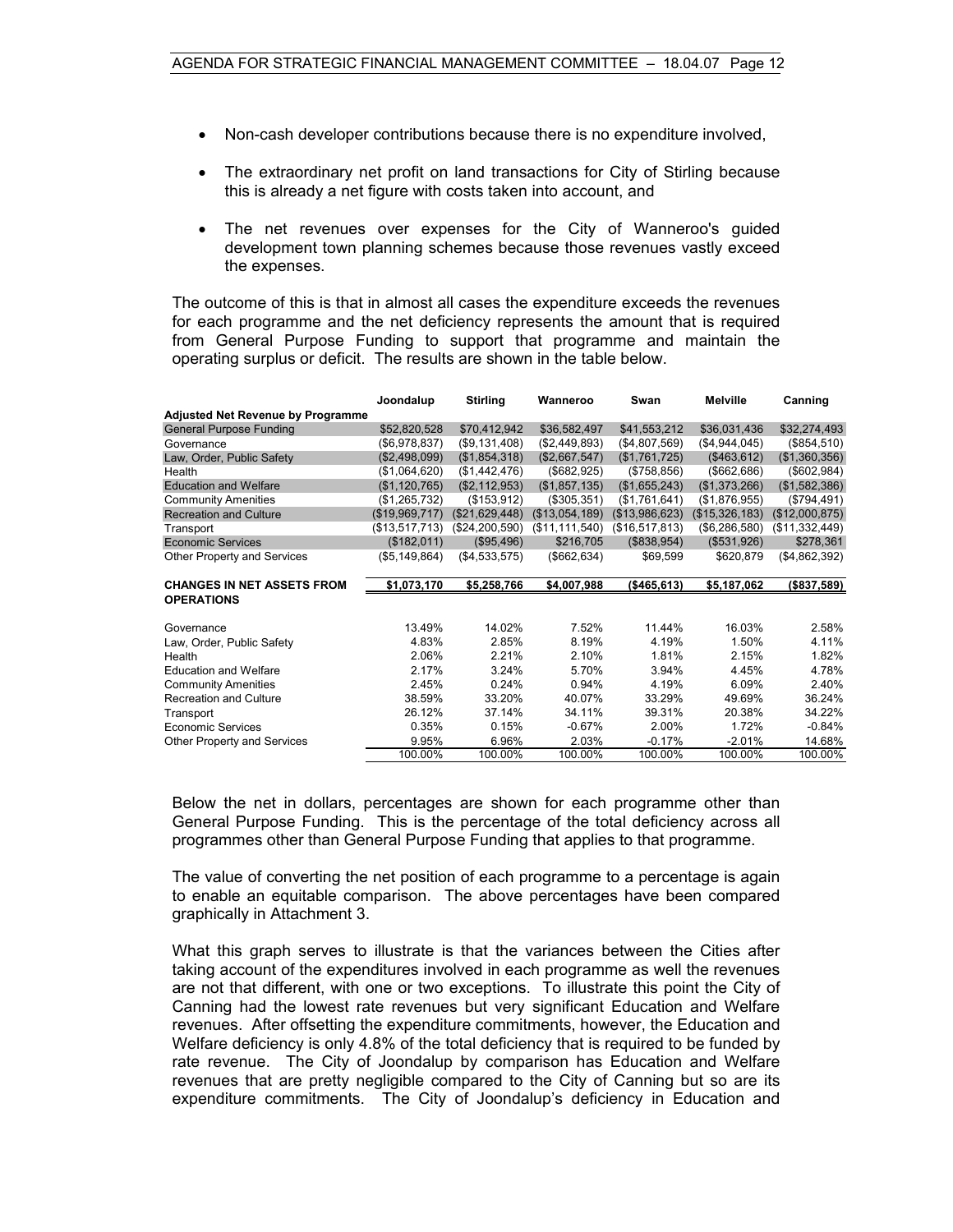Welfare represents 2.2% of the total deficiency across the programmes to be funded from rate revenue or roughly half that of the City of Canning. This compares to the raw revenue comparison that shows the City of Canning with 23 times the revenue of the City of Joondalup for the Education and Welfare programme.

The few exceptions are firstly in relation to Governance. Governance is probably not worth considering in any detail because a large part of it is driven by internal allocations and the methodology for these varies markedly across the industry.

Secondly for four of the Cities there is a rough equal balance in the rate revenue funding between Recreation and Culture and Transport. The exceptions are the City of Melville and to a slightly lesser extent City of Joondalup who are clearly putting substantially more rate revenue into Recreation and Culture than they are into Transport.

Thirdly there is a good deal of disparity in Other Property and Services with the City of Canning being a significant drawer on General Purpose Funding while in the case of the City of Melville, Other Property and Services is a net contributor to General Purpose Funding rather than the other way around.

#### **Issues and options considered:**

This is a comparative analysis and no options were considered. Issues raised are as referred to in the details.

#### **Link to Strategic Plan:**

Not Applicable.

#### **Legislation – Statutory Provisions:**

Not Applicable.

#### **Risk Management considerations:**

Not Applicable.

#### **Financial/Budget Implications:**

Not Applicable.

#### **Policy Implications:**

Not Applicable.

#### **Regional Significance:**

The Cities of Wanneroo and Stirling are the City of Joondalup's major regional partners and both are included in the above analysis. Despite the regional proximity all three Councils are in different stages in their development lifecycles. The City of Stirling is quite mature, City of Joondalup is just starting to enter the maturity stage while the City of Wanneroo is still developing and will be for some time to come.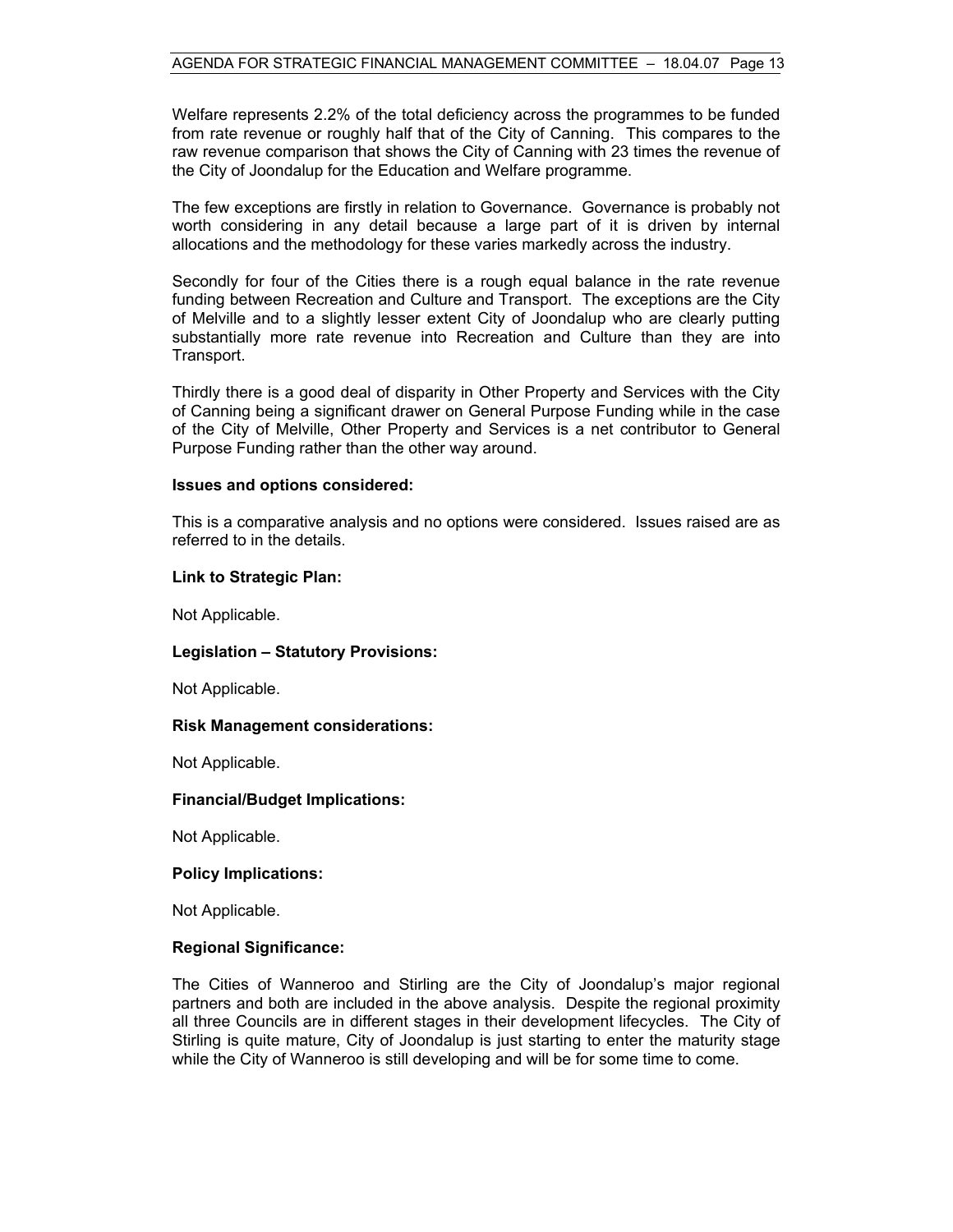Despite the different stages of development the analysis above demonstrates that in fundamental terms all three are quite comparable in terms of rate revenues.

#### **Sustainability Implications:**

All of the above analysis is based on comparatives only and does not in any way reflect the relative sustainability of any of the Councils.

#### **Consultation:**

Not Applicable.

#### **COMMENT**

As is well known basic statistics need to be considered with care and in context. This is illustrated by the details reported in WA Business News for local governments. Focussing solely on revenues may be a valid comparative in the commercial environment where sales are the sole or principal driver of revenues. Such comparisons in local government, however, can be very deceptive with significant non-rate revenues and the close relationship between revenues and expenditures particularly in the case of grants.

After examining the make up of revenues for the six largest local governments reported in WA Business News (excluding the City of Perth) and extending the analysis to expenditures what on the surface appears to show the City of Joondalup in a poor comparative position in fact reveals that the City of Joondalup not only compares well but by some measures is arguably outperforming the other local governments.

#### **ATTACHMENTS**

| Attachment 1 | <b>Extract from WA Business News</b> |
|--------------|--------------------------------------|
| Attachment 2 | Revenue Comparisons Graph            |
| Attachment 3 | % of Funding Required from GPF Graph |

#### **VOTING REQUIREMENTS**

Simple Majority

#### **RECOMMENDATION**

**That the report on Comparison of Local Governments Ranked by Total Revenue be RECEIVED.** 

*Appendix 1 refers*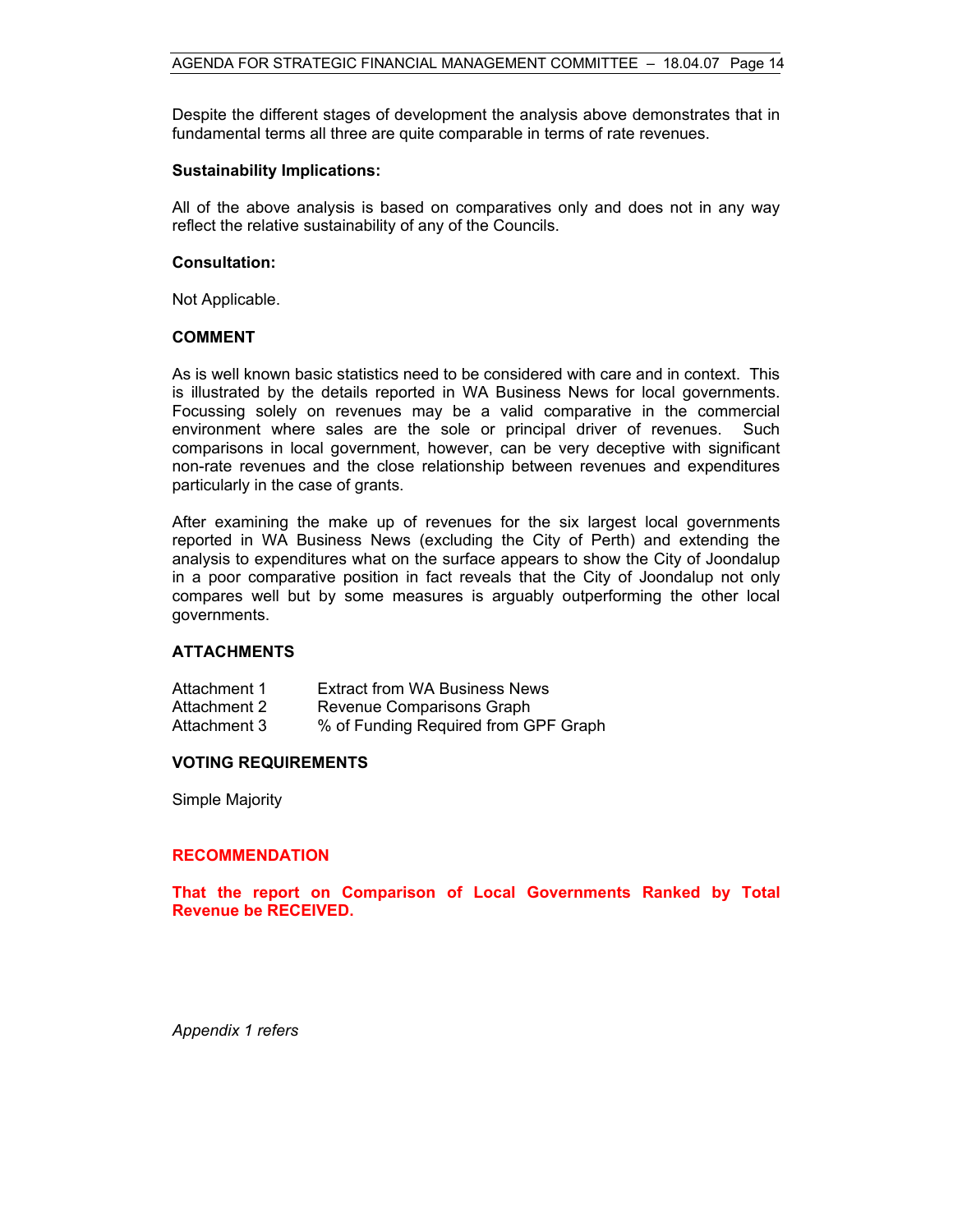## **ITEM 2 DEVELOPMENT OF THE 2007/08 BUDGET - [61597]**

**WARD:** All

**RESPONSIBLE** Mr Mike Tidy **DIRECTOR:** Corporate Services

#### **PURPOSE**

To outline to the Strategic Financial Management Committee the proposed development plan for the 2007/08 budget and to seek its endorsement of the parameters on which the budget will be based.

#### **EXECUTIVE SUMMARY**

After due consideration of the setting and context for the 2007/08 budget it is recommended that the Strategic Financial Management Committee recommends to Council the ENDORSEMENT of the:

- *1 key parameters for establishing the development of the draft 2007/08 budget based on increases in fees and charges of 4.4% (subject to statutory limits), employment cost increases being maintained in line with current EBA provisions of 4% and non employment operating costs increases being maintained at 3.5% recognising that this increase will not be uniform and areas will vary;*
- *2 programme for the adoption of the 2007/08 budget.*

#### **BACKGROUND**

Progress in relation to the compilation of the 2007/08 budget is well underway with the Executive already considering presentations from each of the business units in relation to operational budgets. Capital and proposals for the 2007/08 financial year will follow shortly. It is intended that a series of workshops will commence in early May with Elected Members with the objective of having a final draft budget document ready for consideration for adoption by 30 June 2007. A copy of the timetable is attached.

#### **DETAILS**

#### **Issues and options considered:**

The economic environment continues to be very strong and this is continuing to put pressure on costs and the ability to resource operations and projects whether via directly employed staff or by contract.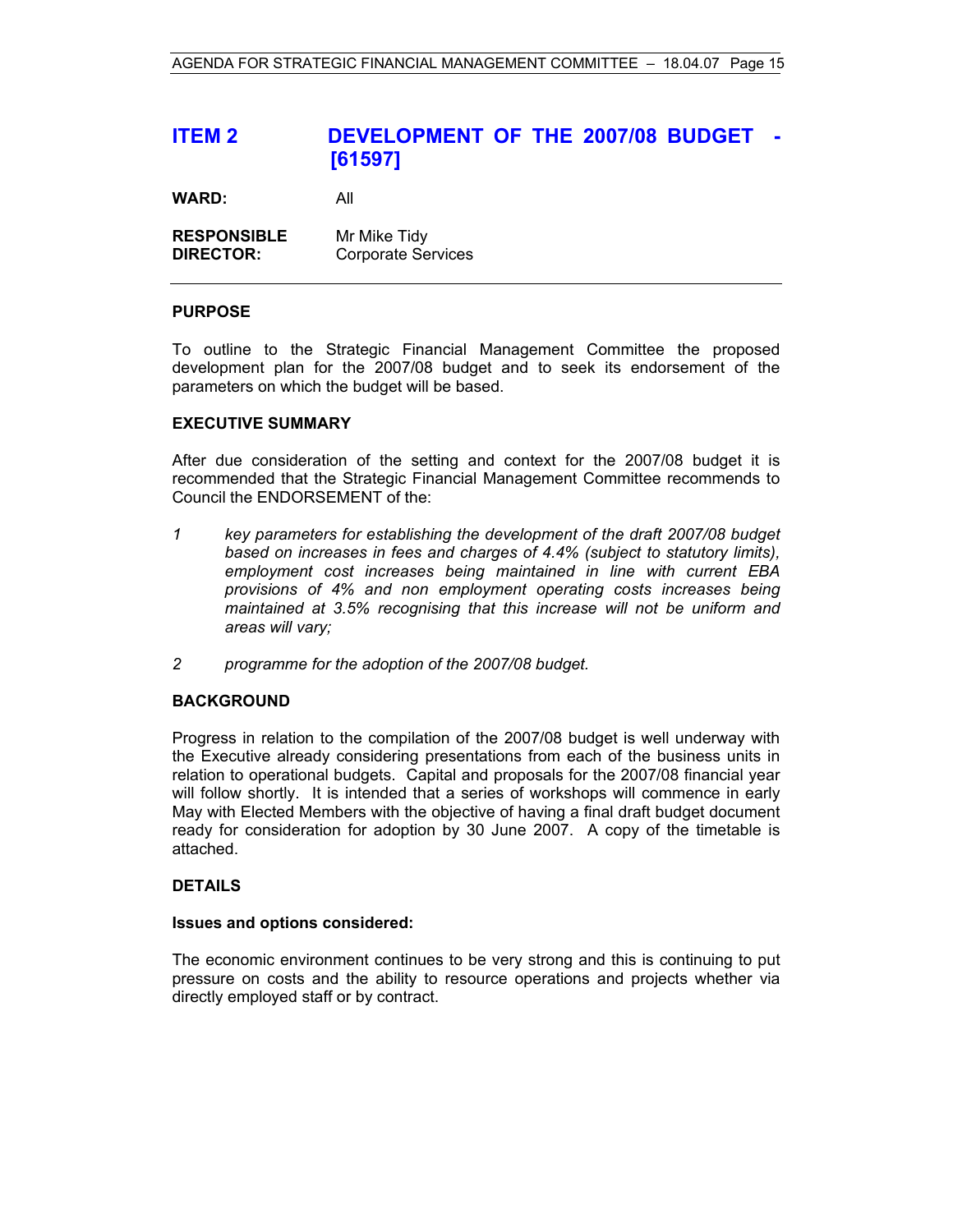To set the scene the Australian Bureau of Statistics (ABS) National Consumer Price Index (CPI) for the 12 months to December 2006 was 3.3%. The ANZ economic forecast in early January predicted nationally 3.5% for 2006 with the forecast for 2007 dropping to 2.2% and for 2008 rising again to 2.7%. At the same time the ABS Perth CPI for the 12 months to December 2006 was 4.4%. Clearly the Perth CPI which is the environment in which the City of Joondalup has to operate continues to outstrip the national CPI and sets the benchmark for the kind of economic environment in which we operate. In March 2007 the West Australian Local Government Association published its Local Government Cost Index (a combination of the Construction Index and Perth CPI) for the 12 months to December 2006. This showed an increase in costs of 6% over that period. A copy is attached.

For the 2007/08 draft budget development it is proposed that the fees and charges be reviewed in line with market and CPI on average, ie 4.4% where there are no statutory limits regulating increases. While there is pressure on salaries and wages the City's current EBA agreements provide for an across the board 4% increase. The draft budget will be using this as the primary target for salaries and wages increases notwithstanding the pressure that the employment market is creating to offer salary packages with increases of greater than 4% in order to attract people. In relation to operating costs the picture in relation to non employment costs is not uniform and the City has had some successes in keeping some cost categories under control eg telecommunications. On this basis the City is working towards a target of containing non-employment operating costs to an increase of 3.5%. This will vary however from one type of cost to the other.

#### **Link to Strategic Plan:**

Organisational Development

- 4.1 To manage the business in a responsible and accountable manner
- 4.2 To provide quality services with the best use of resources

#### **Legislation – Statutory Provisions:**

Section 6.2 of the Local Government Act 1995 sets out the requirements for local governments to prepare a budget. Section 5.56 further provides for local governments to prepare and adopt a plan for the future. The provisions of the Local Government (Financial Management) Regulations 1996 also contain extensive provisions in relation to the preparation and presentation of budgets while the Local Government (Administration) Regulations 1996 contain provisions in relation to the setting up of plans for the future.

#### **Risk Management considerations:**

The adoption of the annual budget contains significant risk management considerations in terms of being able to ensure that the City can supply the works, services and facilities and continue to manage the assets that it is charged with.

#### **Financial/Budget Implications:**

This report considers the content and framework for the preparation and consideration for the draft 2007/08 budget. This impacts the underlying financial premises on which the budget is based.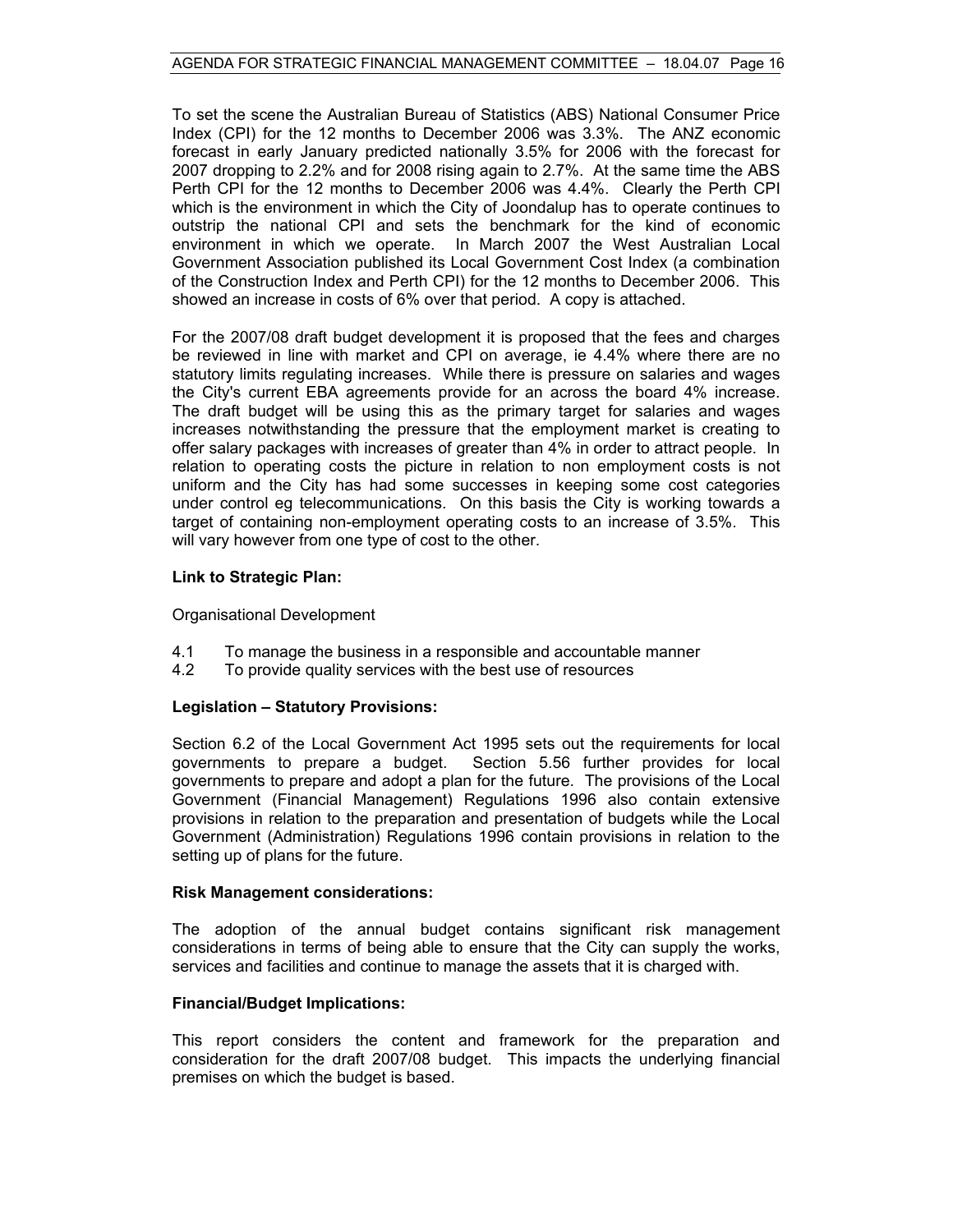#### **Policy Implications:**

Not Applicable.

#### **Regional Significance:**

Not Applicable.

#### **Sustainability Implications:**

Financial sustainability is absolutely critical to the future growth and development of the City of Joondalup. The adoption of an annual budget is a critical element to this long-term financial sustainability.

#### **Consultation:**

Not Applicable.

#### **COMMENT**

It is considered that the parameters described represent a significant stretch target in terms of putting together the draft 2007/08 budget. In some areas of Council's operations this will be very difficult to achieve while other areas will fare better.

While these parameters are very broad there are significant demands on the City in relation to the provision of services, facilities and the management of its assets and infrastructure. The City has in recent times struggled to maintain its programmes in terms of being able to provide the resources whether from internal means or externally by contract and to do so at a reasonable cost to the community.

In addition to the parameters that are being considered for setting the draft 2007/08 budget there is also the projected outcomes for the current 2006/07 financial year that need to be taken into account as well. A mid year budget review was considered at Council's meeting of 27 February 2007 and as part of that budget review it was identified that the overall projected surplus would be \$6.5m in lieu of the \$19,000 originally budgeted. A substantial portion of this, \$3.75m, represented works and projects that were intended to be carried forward. As a result of the adoption of the budget review report the funds to cover the carry forwards have been transferred to a new reserve fund however, while the funding for these works and projects is therefore preserved they still actually need to be physically completed in 2007/08. This is in addition to any programmed works and projects for the coming financial year.

Also as part of that budget review, further monies were set aside for a strategic asset management reserve (\$1.8m) as a result of the better than expected returns received on investments. This contributes to the long-term strategic financial sustainability of the City however it is still dependent on additional allocations being made to the reserve in 2007/08 and future years.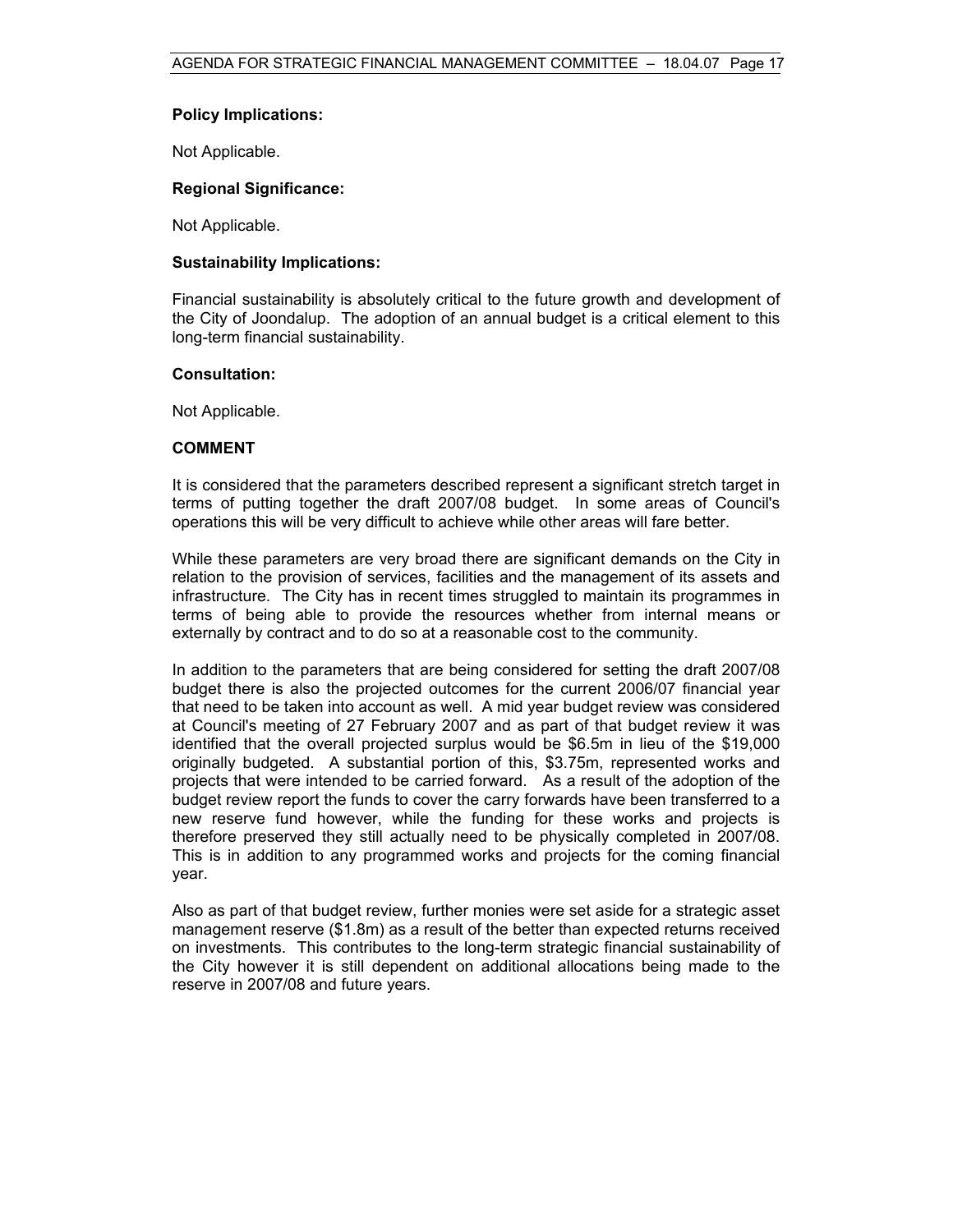#### **ATTACHMENTS**

- Attachment 1 West Australian Local Government Association Info Page Local Government Cost Index 15 March 2007
- Attachment 2 Budget Preparation Timetable

#### **VOTING REQUIREMENTS**

Simple Majority

#### **RECOMMENDATION**

**That the Strategic Financial Management Committee recommends to Council the ENDORSEMENT of the:** 

- **1 key parameters for establishing the development of the draft 2007/08 budget based on increases in fees and charges of 4.4% (subject to statutory limits), employment cost increases being maintained in line with current EBA provisions of 4% and non employment operating costs increases being maintained at 3.5% recognising that this increase will not be uniform and areas will vary;**
- **2 programme for the adoption of the 2007/08 budget.**

*Appendix 2 refers*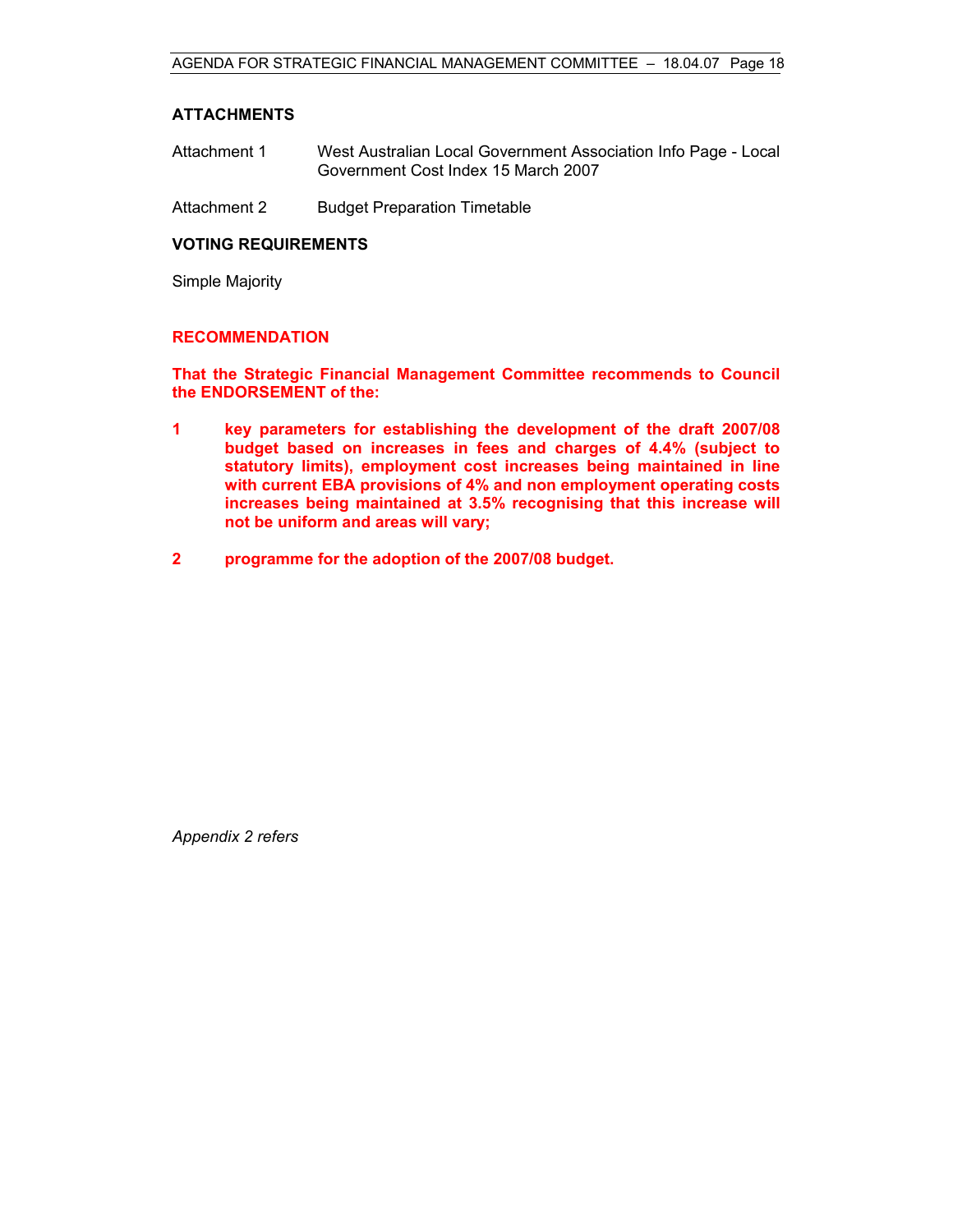# **ITEM 3 FRAMEWORK AND WORK PLAN FOR EXAMINING COMMITTEE ISSUES - [56593] [51567]**

**WARD:** All

| <b>RESPONSIBLE</b> | Mr Mike Tidy              |
|--------------------|---------------------------|
| <b>DIRECTOR:</b>   | <b>Corporate Services</b> |

#### **PURPOSE**

The purpose of this report is to reconsider a framework and work plan to address part 2 of the resolution of the Strategic Financial Management Committee (the Committee) of 4 July 2006.

#### **EXECUTIVE SUMMARY**

Having given consideration to part 2 of the resolution of the Committee at its meeting of 4 July 2006, a framework and work plan was prepared and presented to the Committee at its meeting of 12 September 2006. The Committee resolved to defer consideration of the report. It is resubmitted for consideration.

*It is recommended* t*hat the Strategic Financial Management Committee ENDORSES the framework and work plan for examining alternative revenue streams, asset management, property portfolio, expenditure and the Strategic Financial Plan (Plan for the Future) as proposed in Attachment 1 to this Report.*

#### **BACKGROUND**

At its meeting of 4 July 2006 the Strategic Financial Management Committee carried the following motion:

*That it be recommended that Council requests a further report be submitted to the next meeting of the Strategic Financial Management Committee on:* 

- *1 options and potential role of the City in the development of the Joondalup Central Business District;*
- *2 a framework and work plan for:* 
	- *Alternative Revenue Streams;*
	- *Asset Management;*
	- *Portfolio;*
	- *Expenditure;*
	- *Strategic Financial Management Plan (Plan for the Future).*

Part 1 has been addressed in a separate report in this agenda. The issues listed in part 2 are those considered by the Committee to be the matters that should be addressed over the course of the next twelve months.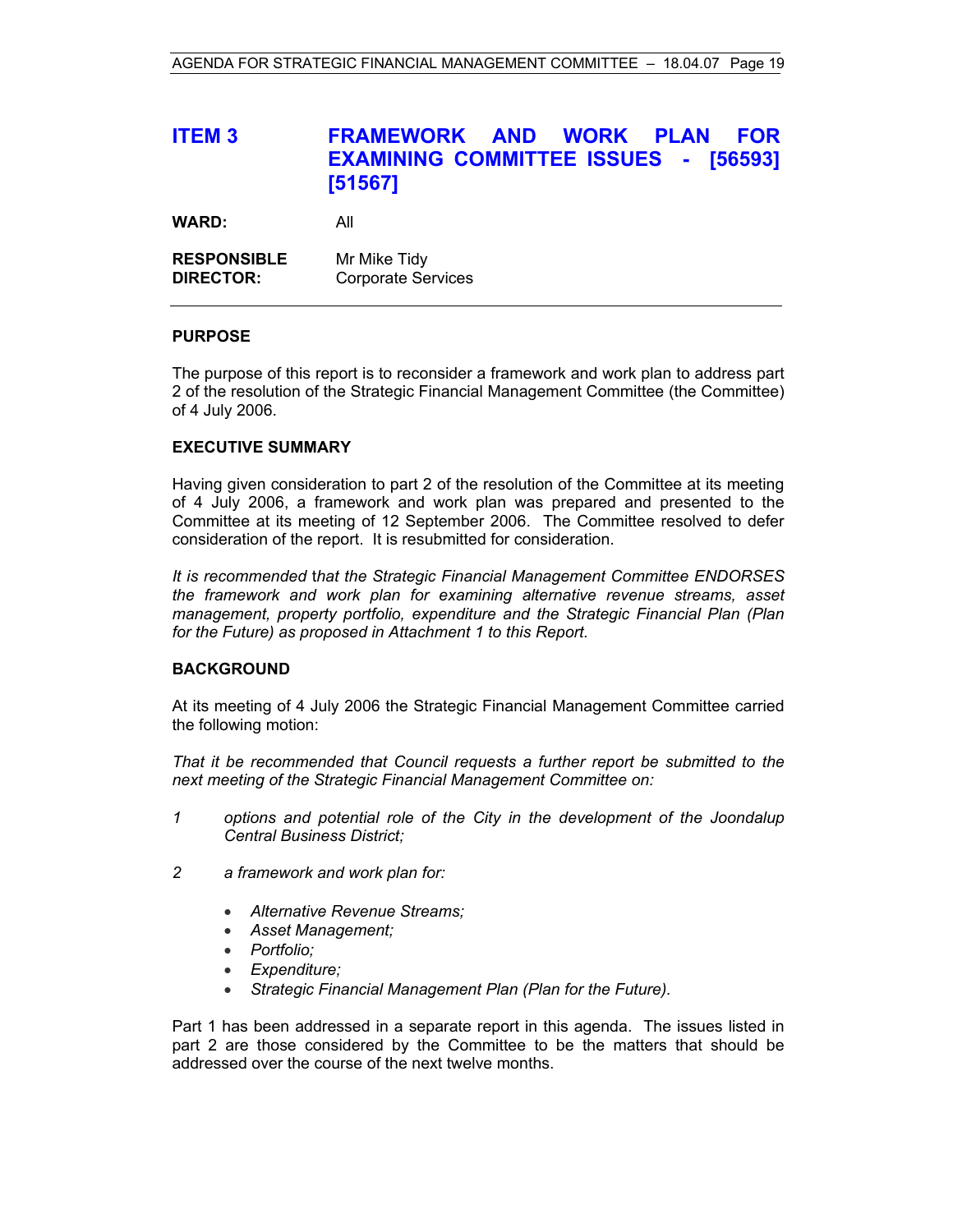#### **DETAILS**

#### **Issues and options considered:**

#### Framework and Work Plan

Part 2 of the Committee's recommendation of 4 July 2006 related to developing a framework and work plan to look at a number of key issues. These are alternative revenue streams, asset management, property portfolio, expenditure and Strategic Financial Management (Plan for the Future).

To work through all of these issues progressively a work plan and framework for that examination has been drawn up and is at Attachment 1.

#### **Link to Strategic Plan:**

Key Focus Area 3 - City Development 3.1 The City of Joondalup has well maintained assets and built environment.

Key Focus Area 4 - Organisational Development 4.1 The City of Joondalup is a sustainable and accountable business.

#### **Legislation – Statutory Provisions:**

Not Applicable.

#### **Risk Management considerations:**

The process of addressing all of the matters in the framework and work plan will have impacts for risk management and in particular the mitigation of risk.

#### **Financial/Budget Implications:**

The matters in the framework and work plan will have impacts for the budget process and for the setting of financial goals and objectives for the City. The impact on the current budget of the investigations themselves will depend on the requirements for external assistance, but should be able to be accommodated within existing budget allocations.

#### **Policy Implications:**

Not Applicable.

#### **Regional Significance:**

Not Applicable.

#### **Sustainability Implications:**

Financial sustainability is absolutely critical to the future growth and development of the City of Joondalup. The investigations into the matters in the framework and work plan, in particular the Strategic Financial Plan, will have implications for long-term financial sustainability of the City.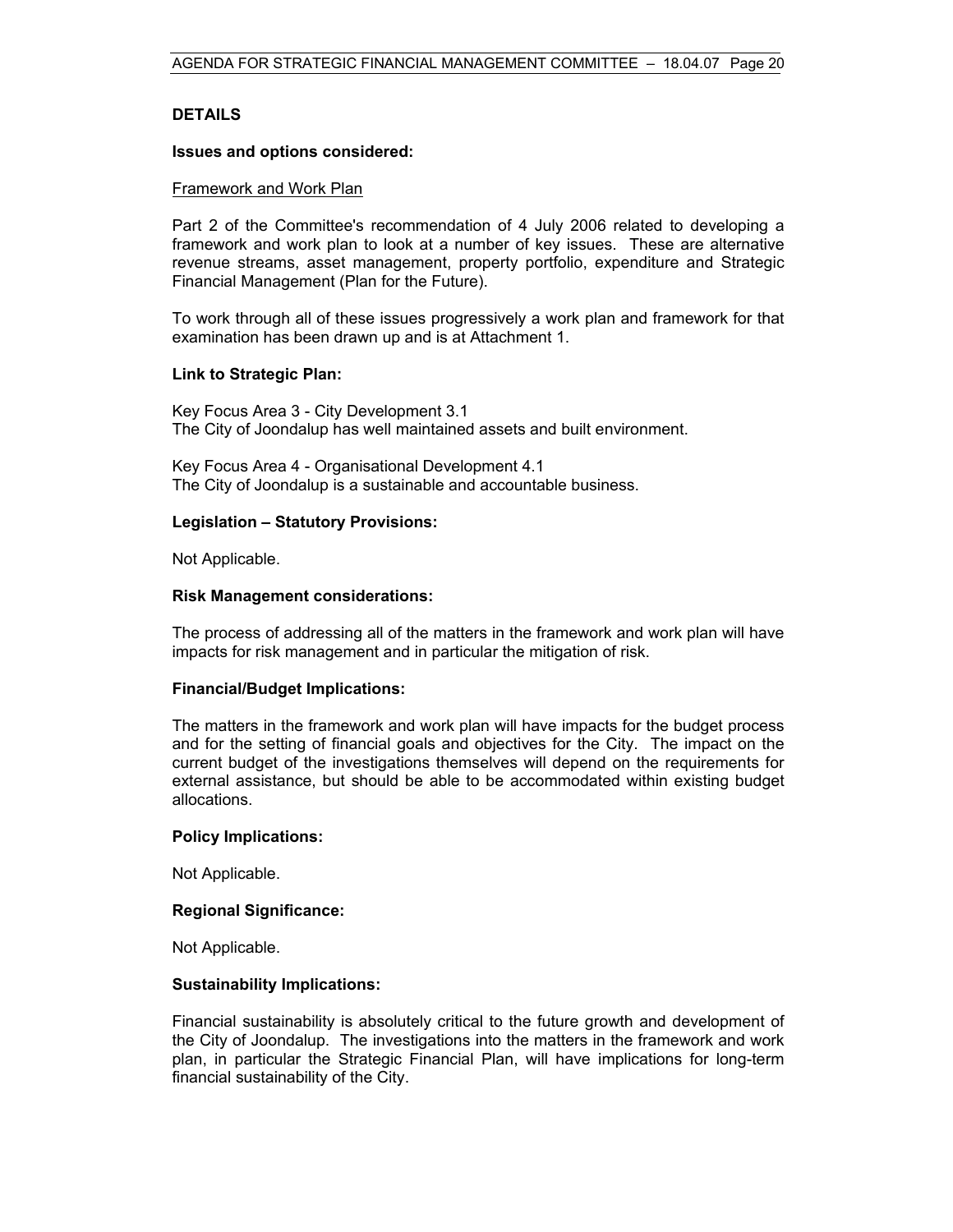#### **Consultation:**

Not Applicable.

#### **COMMENT**

The framework and work plan developed in response to Item 2 of the Strategic Financial Management Committee's resolution of 4 July 2006 is put forward for endorsement by the Strategic Financial Management Committee. The framework and work plan proposes a simple methodical progressive process for working through the issues that need to be addressed and for reporting back to the Committee.

#### **ATTACHMENTS**

Attachment 1 Framework and Work Plan for Strategic Financial Management Committee Issues

#### **VOTING REQUIREMENTS**

Simple Majority

#### **RECOMMENDATION**

**That the Strategic Financial Management Committee ENDORSES the framework and work plan for examining alternative revenue streams, asset management, property portfolio, expenditure and the Strategic Financial Plan (Plan for the Future) as proposed in Attachment 1 to this Report.** 

*Appendix 3 refers*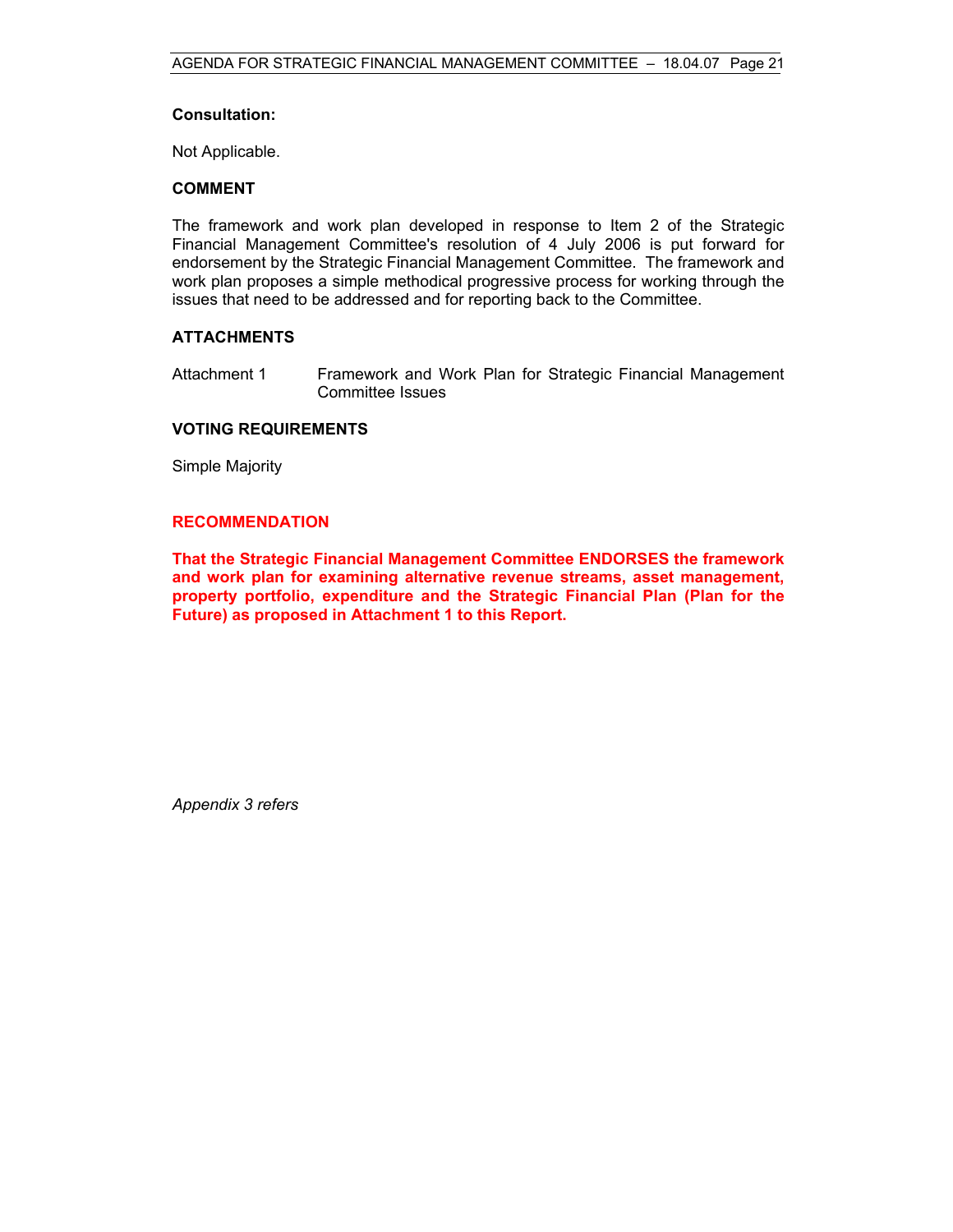# **ITEM 4 OPTIONS AND POTENTIAL ROLE OF THE CITY IN THE DEVELOPMENT OF THE JOONDALUP CENTRAL BUSINESS DISTRICT - [55526] [51567]**

| <b>WARD:</b>       | All                       |
|--------------------|---------------------------|
| <b>RESPONSIBLE</b> | Mr Mike Tidy              |
| <b>DIRECTOR:</b>   | <b>Corporate Services</b> |

#### **PURPOSE**

The purpose of this item is for the Strategic Financial Management Committee (the Committee) members to further discuss the development potential of the Joondalup Central Business District (CBD) and progress the recommendation of the previous meeting of the Committee.

#### **EXECUTIVE SUMMARY**

At the Strategic Financial Management Committee meeting of 12 September 2006 a recommendation of the committee subsequently endorsed by Council at its meeting of 27 February 2007 was:

- *1 Council ENDORSES the proposition submitted to the Committee for the development within the CBD of the City of Joondalup;*
- *2 a workshop be organised to engage all Elected Members in the opportunities for development within the CBD;*
- *3 external parties, experts and those with interests in this particular field be invited to attend the workshop.*

There are some further issues that need to be resolved before the outcomes of this recommendation can be finalised. It is suggested therefore that as for the last session an open discussion session would be more productive. In order to facilitate this the Committee should consider suspending standing orders for the duration of the discussion.

#### **BACKGROUND**

At its meeting of 4 July 2006 the Strategic Financial Management Committee carried the following motion in part:

*That it be recommended that Council requests a further report be submitted to the next meeting of the Strategic Financial Management Committee on:* 

*1 options and potential role of the City in the development of the Joondalup Central Business District;*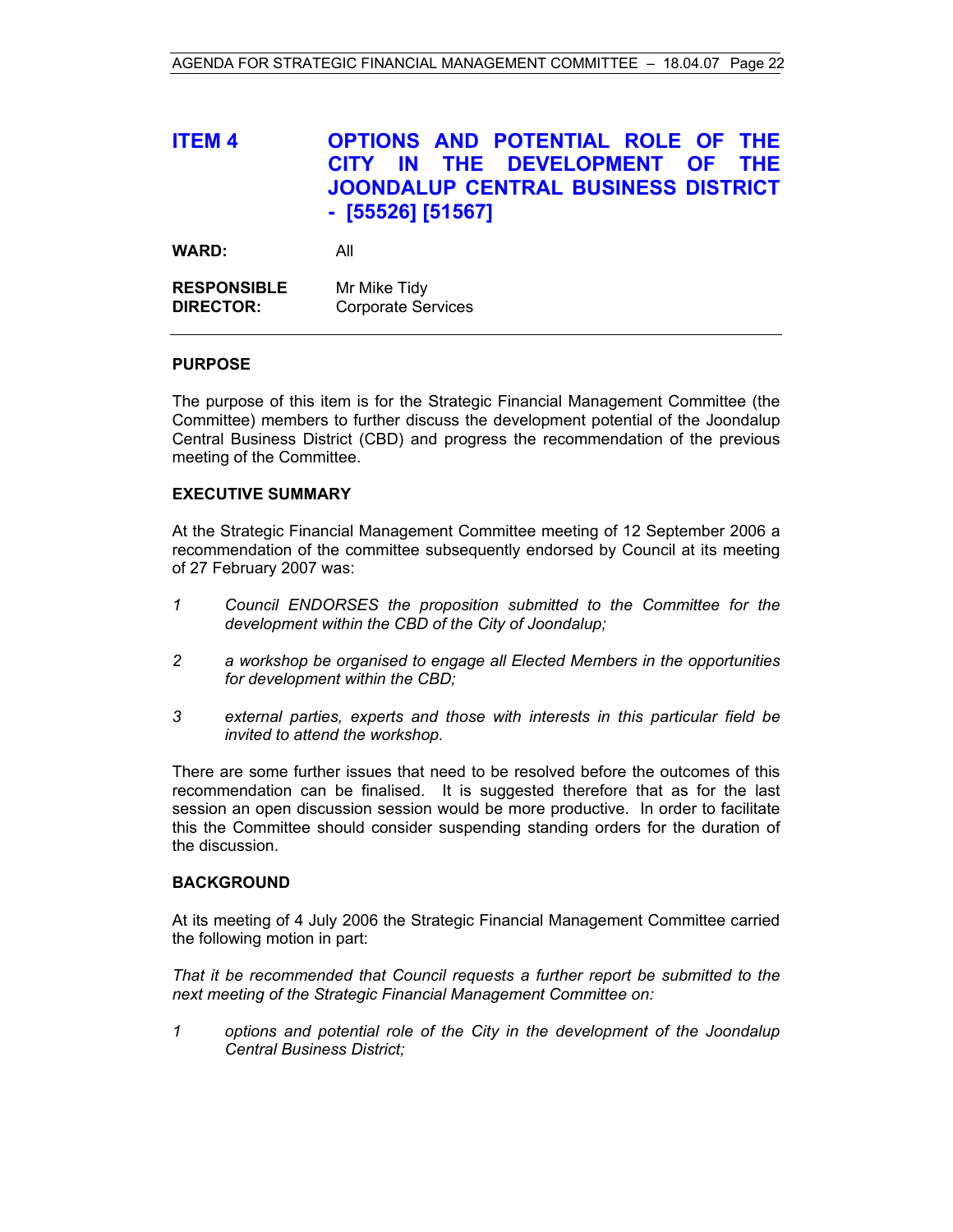This was further considered at a meeting of the Committee in September 2006 however for reasons surrounding an unrelated confidential item on the same agenda the recommendation of the Committee was not considered by Council until 27 February 2007.

#### **DETAILS**

#### **Issues and options considered:**

To be discussed. Some further background material will be available to distribute to the Committee members at the meeting.

#### **Link to Strategic Plan:**

Key Focus Area 3 - City Development 3.1 The City of Joondalup has well maintained assets and built environment.

Key Focus Area 4 - Organisational Development 4.1 The City of Joondalup is a sustainable and accountable business.

#### **Legislation – Statutory Provisions:**

Not Applicable.

#### **Risk Management considerations:**

Any action initiated by Council in relation to the development of the Joondalup CBD will carry risk. Until the specific actions are fleshed out however it is not practical to address them.

#### **Financial/Budget Implications:**

Any proposals that may be developed will invariably have impacts for the City's budget and for the setting of financial goals and objectives for the City. The specific financial requirements of developing the proposals themselves can at this stage be accommodated within existing budgets.

#### **Policy Implications:**

Not Applicable.

#### **Regional Significance:**

Not Applicable.

#### **Sustainability Implications:**

Financial sustainability is absolutely critical to the future growth and development of the City of Joondalup. The development of the Joondalup CBD will have significant implications for long-term financial sustainability of the City.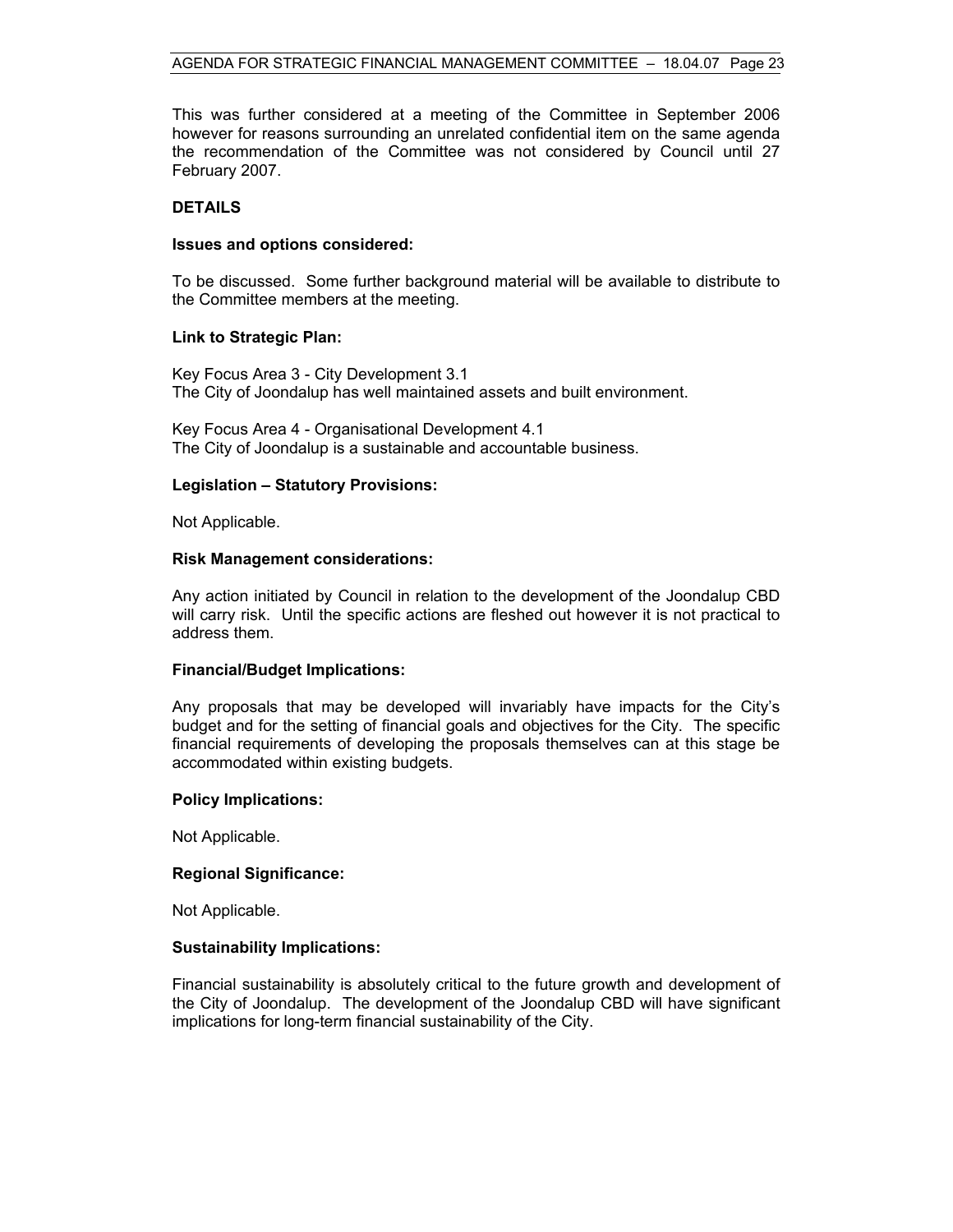#### **Consultation:**

Not Applicable.

#### **COMMENT**

The options and potential role of the City in the development of the Joondalup Central Business District is put forward for discussion.

Clause 54 of the Standing Orders Local Law 2005 does not apply to committee meetings, therefore members are entitled to speak more than once on this Item. There is no need to suspend Standing Orders.

#### **ATTACHMENTS**

Nil.

#### **VOTING REQUIREMENTS**

Simple Majority

#### **RECOMMENDATION**

**That the Committee GIVES consideration to progressing the recommendation from the previous Committee meeting regarding the potential role of the City in the development of the Joondalup Central Business District.**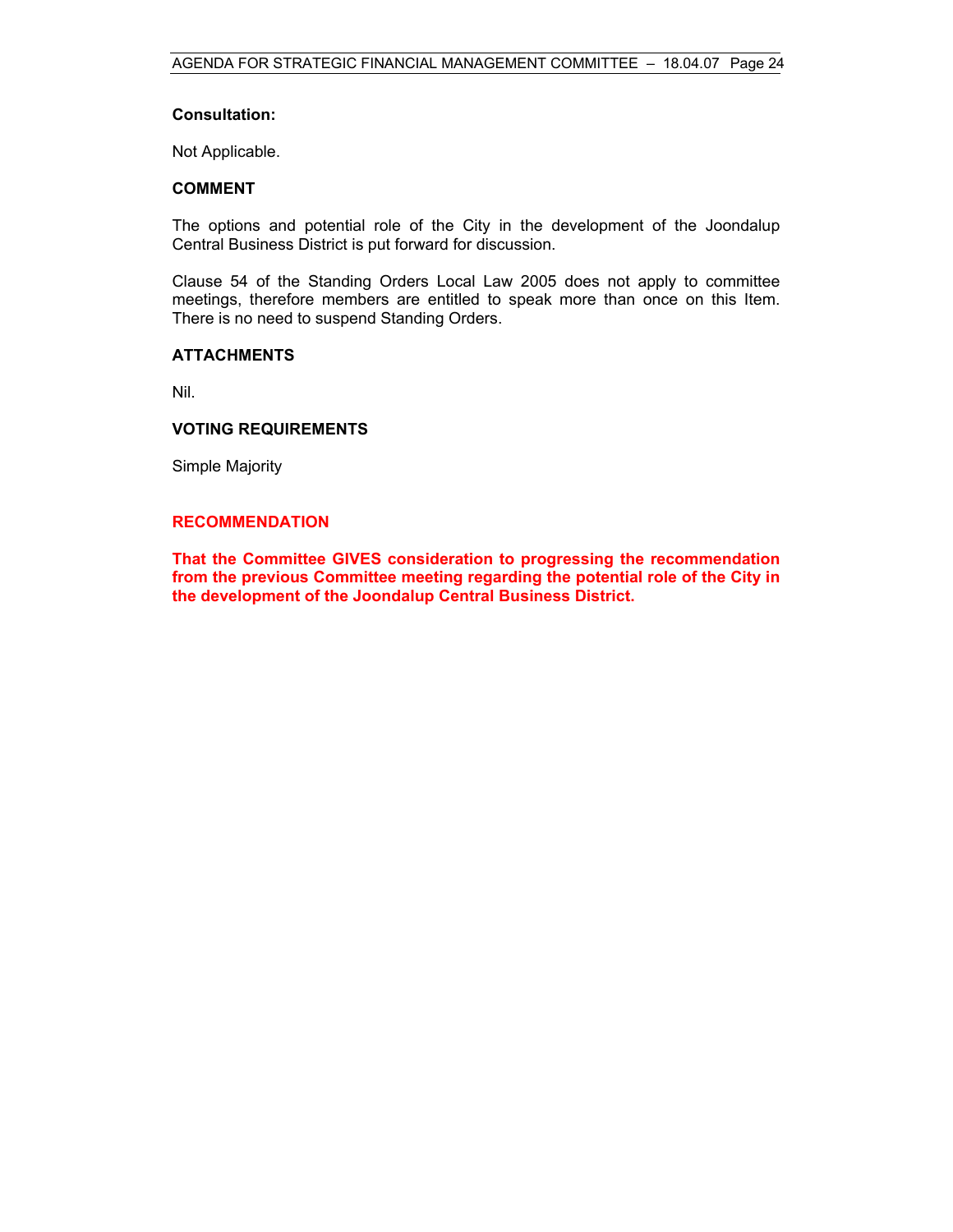

# **APPENDICES FOR AGENDA OF STRATEGIC FINANCIAL MANAGEMENT COMMITTEE 18 APRIL 2007**

| <b>ITEM</b>       |                                                                          | <b>APPENDIX</b>                                                                                                | <b>PAGE</b>  |   |
|-------------------|--------------------------------------------------------------------------|----------------------------------------------------------------------------------------------------------------|--------------|---|
| Item 1            | <b>Total Revenue</b>                                                     | <b>Comparison of Local Governments Ranked by</b>                                                               | 1            |   |
|                   | Attachment 1                                                             | Book of Lists - (WA) Local<br>Government & Councils 1-16                                                       |              | 1 |
|                   | Attachment 2                                                             | Revenue Comparisons                                                                                            |              | 2 |
|                   | Attachment 3                                                             | % of Funding Required from GPF                                                                                 |              | 3 |
|                   |                                                                          |                                                                                                                |              |   |
| Item <sub>2</sub> |                                                                          | Development of the 2007/08 Budget                                                                              | $\mathbf{2}$ |   |
|                   | Attachment 1                                                             | Western Australian Local<br>Government Association Info Page -<br>Local Government Cost Index 15<br>March 2007 |              | 4 |
|                   | Attachment 2                                                             | <b>Budget Preparation Timetable</b>                                                                            |              | 8 |
| Item <sub>3</sub> | <b>Framework and Works Plan for Examining</b><br><b>Committee Issues</b> | 3                                                                                                              | 9            |   |
|                   | Attachment 1                                                             | Framework and Work Plan for<br><b>Strategic Financial Management</b><br><b>Committee Issues</b>                |              |   |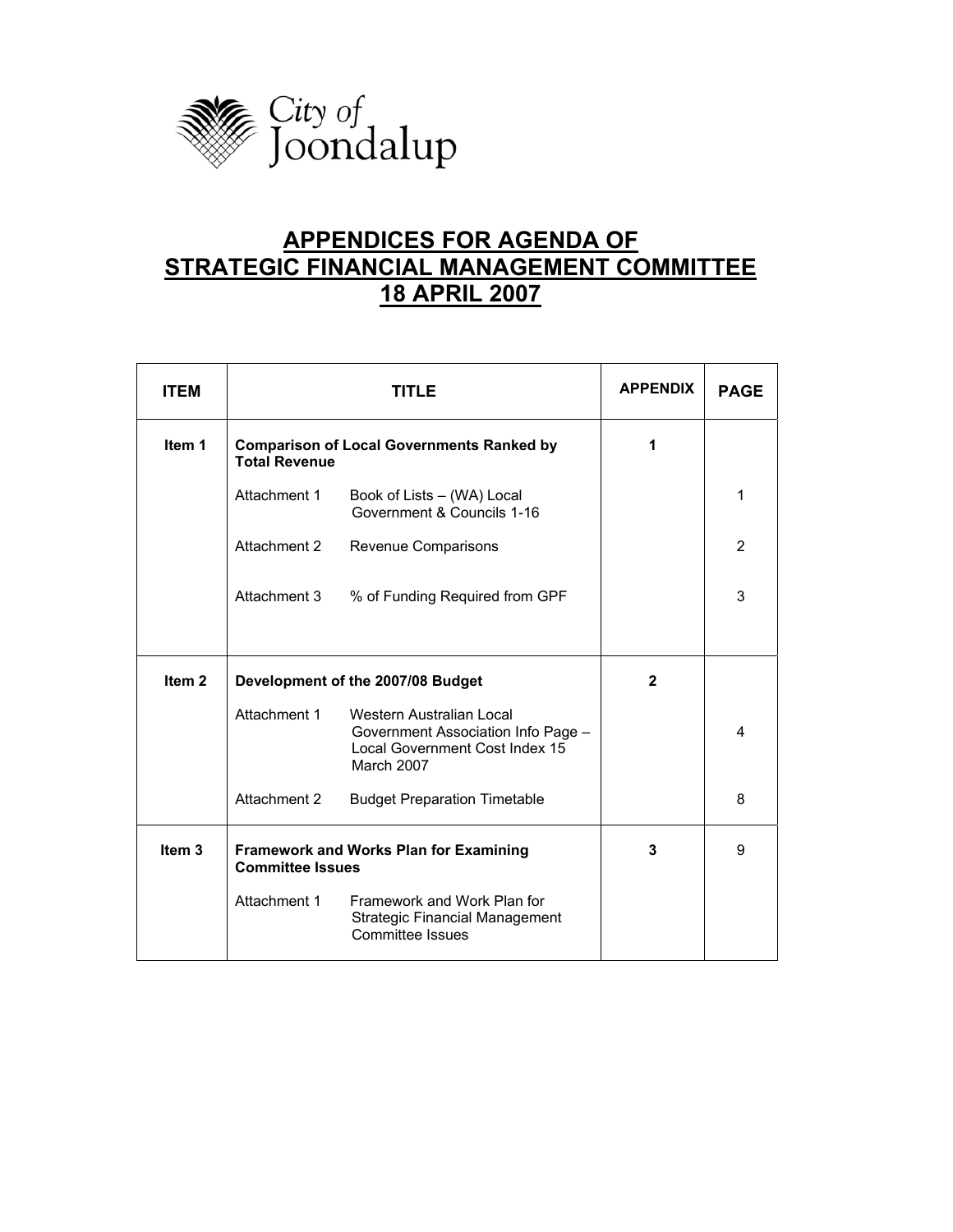

#### **Revenue Comparisons**

**Attachment 2**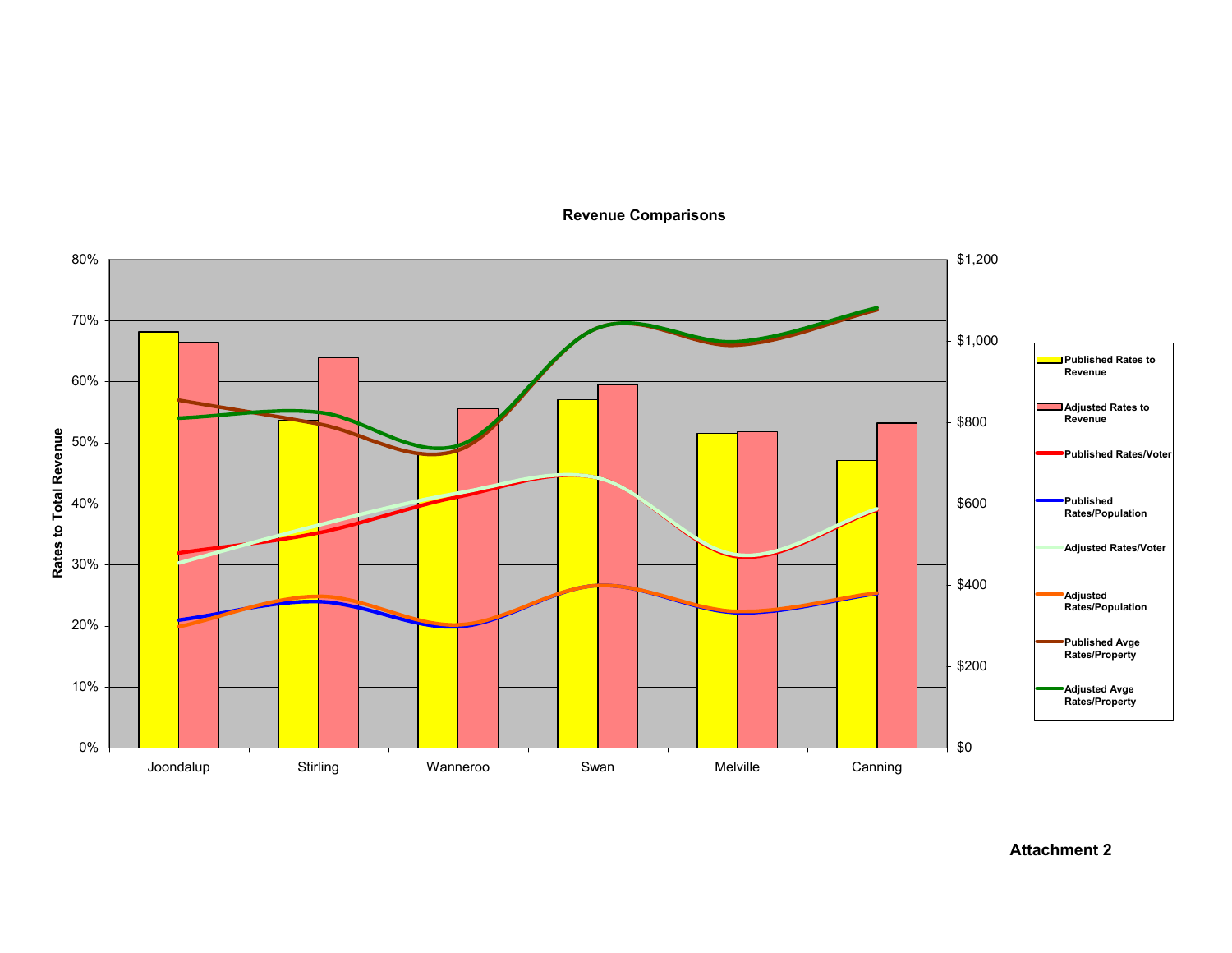## **% of Funding Required from GPF**

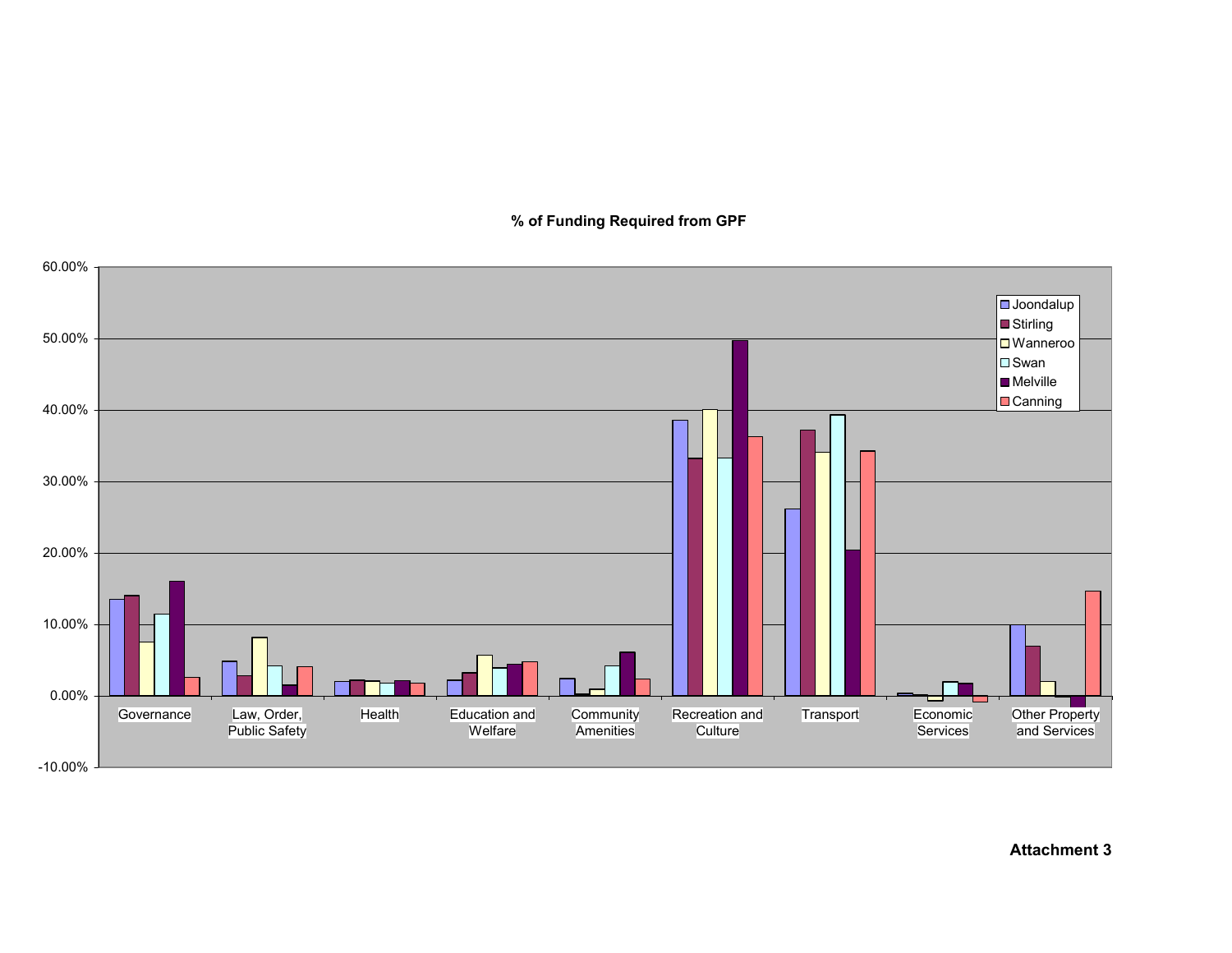# **INFOPAGE**

• Estimating costs in 2007-08

None

**WESTERN AUSTRALIAN** LOCAL GOVERNMENT ASSOCIATION

| To:                      | <b>Chief Executive Officer</b>     | From:                                                        | Nathan Taylor, Economist |                      |  |
|--------------------------|------------------------------------|--------------------------------------------------------------|--------------------------|----------------------|--|
| <b>Organisation:</b>     | <b>All Councils</b>                | Date:                                                        | 15/03/2007               |                      |  |
| Reference:               | 05-088-03-0001                     |                                                              |                          |                      |  |
| Subject:                 | <b>Local Government Cost Index</b> |                                                              | <b>Priority:</b>         | <b>Medium</b>        |  |
| <i><b>IN BRIEF</b></i>   |                                    |                                                              |                          |                      |  |
| <b>Operational Area:</b> | <b>Budget Setting</b>              | City of Joondalup DOCUMENT REGISTRATION<br>Reference #       | : 03011                  |                      |  |
| <b>Key Issues:</b>       | <b>Budget Setting</b><br>٠         | Letter #<br>Action Officer :<br>Date Received : $19/03/2007$ | : 709476<br>CEO          | CC: DCS DGS DIS DPCD |  |

Action Required: NOTE

ORIGINAL SENT TO CEO

In preparing their 2007-08 budgets, it is important Local Governments use factors that most accurately reflect the economic situation for the budget period. The Association has developed the Local Government Cost Index (LGCI) to provide a more accurate quidance on price changes for the Local Government sector than the Consumer Price Index (CPI).

Note

### The advantage of using the LGCI

**Action Required:** 

In using as estimate of costs and revenues over a budget period it is important to use an economic index that reflects the movement of prices underlying the budget process. The most commonly used general purpose index is the Consumer Price Index (CPI) that tracks the price movement in a general basket of goods purchased by households. While the CPI is widely recognised it does not reflect the general costs associated with Local Government activities that tend not to make purchases synonymous with the average Australian household. The Local Government Cost Index (LGCI), compiled by the Association to assist Local Governments in their rate deliberations, indicates that CPI understates Local Government costs by approximately 10 percent over a decade. This is reflected in the following accumulation graph:

# Accumulation Index<sup>1</sup> 1998-2006



An accumulation index measures the cumulative impact of successive increases in an underlying variable. For Further information please contact Local Government House 15 Altona Street <insert Name, Telephone number & Email Address West Perth WA 6005 PO Box 1544 West Perth WA 6872 Facsimile (08) 9322 2611 The Voice of Local Government Telephone (08) 9321 5055 Email info@walga.asn.au Website www.walqa.asn.au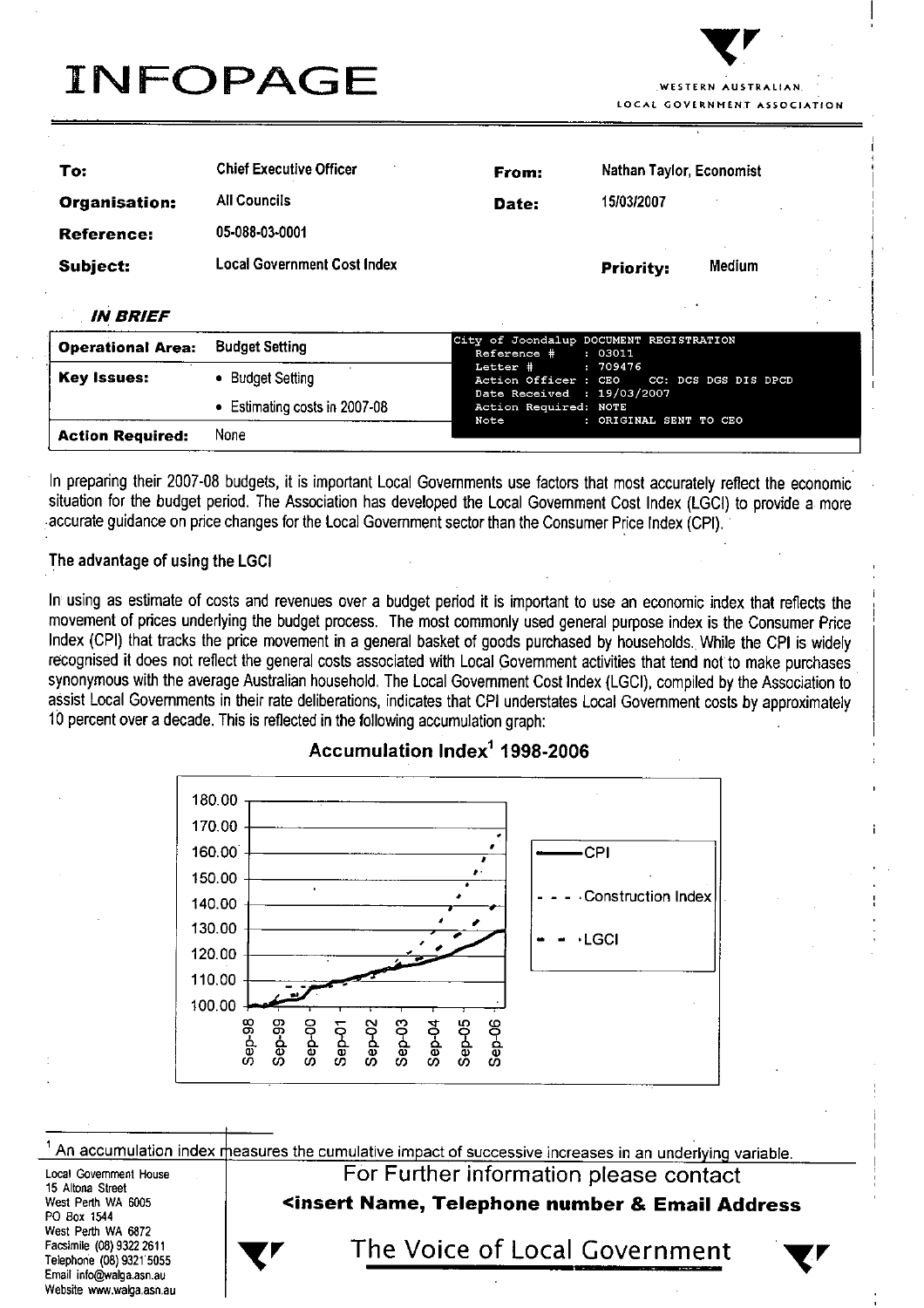# **INFOPAGE**

**LOCAL GOVERNMENT ASSOCIATION** 

This graph highlights the importance of using the appropriate index to reflect changing prices.

### **LGCI constituted**

While certain categories of Local Government expenditure are rising at an incredibly fast pace, this is not a uniform phenomena. With the Construction Index increasing at over 10% annually in December 2006, and the Perth CPI annual growth of 4.4%, the LGCI has increased by 6% in the same period. The LGCI is created by combining 30% of the change in the Construction Index (ABS catalogue number 6427.0) with approximately 70% of the Perth CPI (ABS catalogue number 6401). The LGCI does not reflect changes in wages, primarily because the Local Government sector wage growth tends to lag behind other sectors in the economy. The proportional representation of the Construction Index and the Perth CPI is based on expenditure data from the WA Local Government Grants Commission.

For any questions or comments on the LGCI, please contact Nathan Taylor, Economist, on phone (08) 9213 2040 or via email on ntaylor@walga.asn.au

**Local Government House** 15 Altona Street West Perth WA 6005 PO Box 1544 West Perth WA 6872 Facsimile (08) 9322 2611 Telephone (08) 9321 5055 Email info@walga.asn.au Website www.walga.asn.au



The Voice of Local Government

For Further information please contact

<insert Name, Telephone number & Email Address

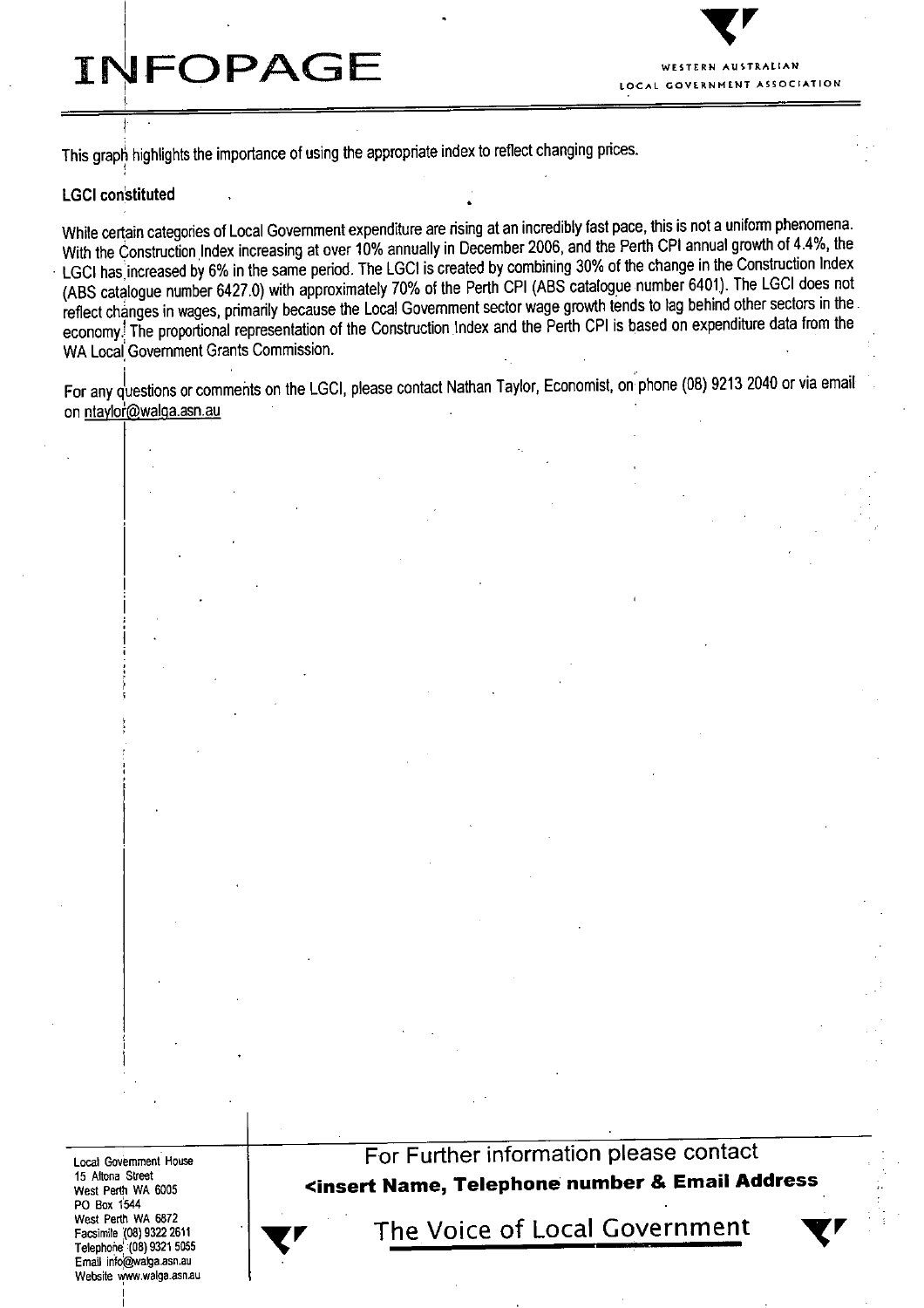| <b>Time Table Budget 07/08</b>                  |                  |             |            |  |  |
|-------------------------------------------------|------------------|-------------|------------|--|--|
| <b>Action</b>                                   |                  | <b>From</b> | To         |  |  |
| <b>Files and PPS available for input</b>        |                  | 19/02/2007  | 02/03/2007 |  |  |
| <b>Salaries and Operating</b>                   | All              |             |            |  |  |
| Capital including Furniture & Equipments        | All              |             |            |  |  |
| Proposals                                       | All              |             |            |  |  |
| Computer and IT facilities                      | IM               |             |            |  |  |
| Fees and Charges                                | All              |             |            |  |  |
| Insurance                                       | <b>FIN</b>       |             |            |  |  |
| <b>FBT</b>                                      | <b>FIN</b>       |             |            |  |  |
| <b>Bank Charges</b>                             | <b>FIN</b>       |             |            |  |  |
| Depreciation                                    | Assets/FIN       |             |            |  |  |
| Grants                                          | <b>IMS/FIN</b>   |             |            |  |  |
| Rates                                           | <b>FIN</b>       |             |            |  |  |
|                                                 |                  |             |            |  |  |
| <b>Internal Charge Rate and Recoveries</b>      | Assets/Operation |             |            |  |  |
|                                                 |                  |             |            |  |  |
| <b>Vehicles and Plant replacement</b>           | <b>Assets</b>    |             |            |  |  |
|                                                 |                  |             |            |  |  |
| <b>Directors Review/Approval and amendments</b> |                  | 05/03/2007  | 09/03/2007 |  |  |
|                                                 |                  |             |            |  |  |
| <b>Managers Presentation to EMT</b>             | All              | 12/03/2007  | 30/03/2007 |  |  |
|                                                 |                  |             |            |  |  |
| Review/Correct/upload and Consolidate           | <b>FIN</b>       | 12/03/2007  | 07/04/2007 |  |  |
|                                                 |                  |             |            |  |  |
| <b>EMT Overall Review and Endorsement</b>       | <b>FIN/EMT</b>   | 09/04/2007  | 14/04/2007 |  |  |
|                                                 |                  |             |            |  |  |
| <b>Final Amendments</b>                         | <b>FIN</b>       | 16/04/2007  | 20/04/2007 |  |  |
|                                                 |                  |             |            |  |  |
| <b>Preparation of Budget Document</b>           | <b>FIN</b>       | 23/04/2007  | 04/05/2007 |  |  |
|                                                 |                  |             |            |  |  |
| <b>Council Strategy and Workshops</b>           |                  | 06/05/2007  | 29/06/2007 |  |  |
|                                                 |                  |             |            |  |  |
| <b>Council Adoption of the Budget</b>           |                  |             | 30/06/2007 |  |  |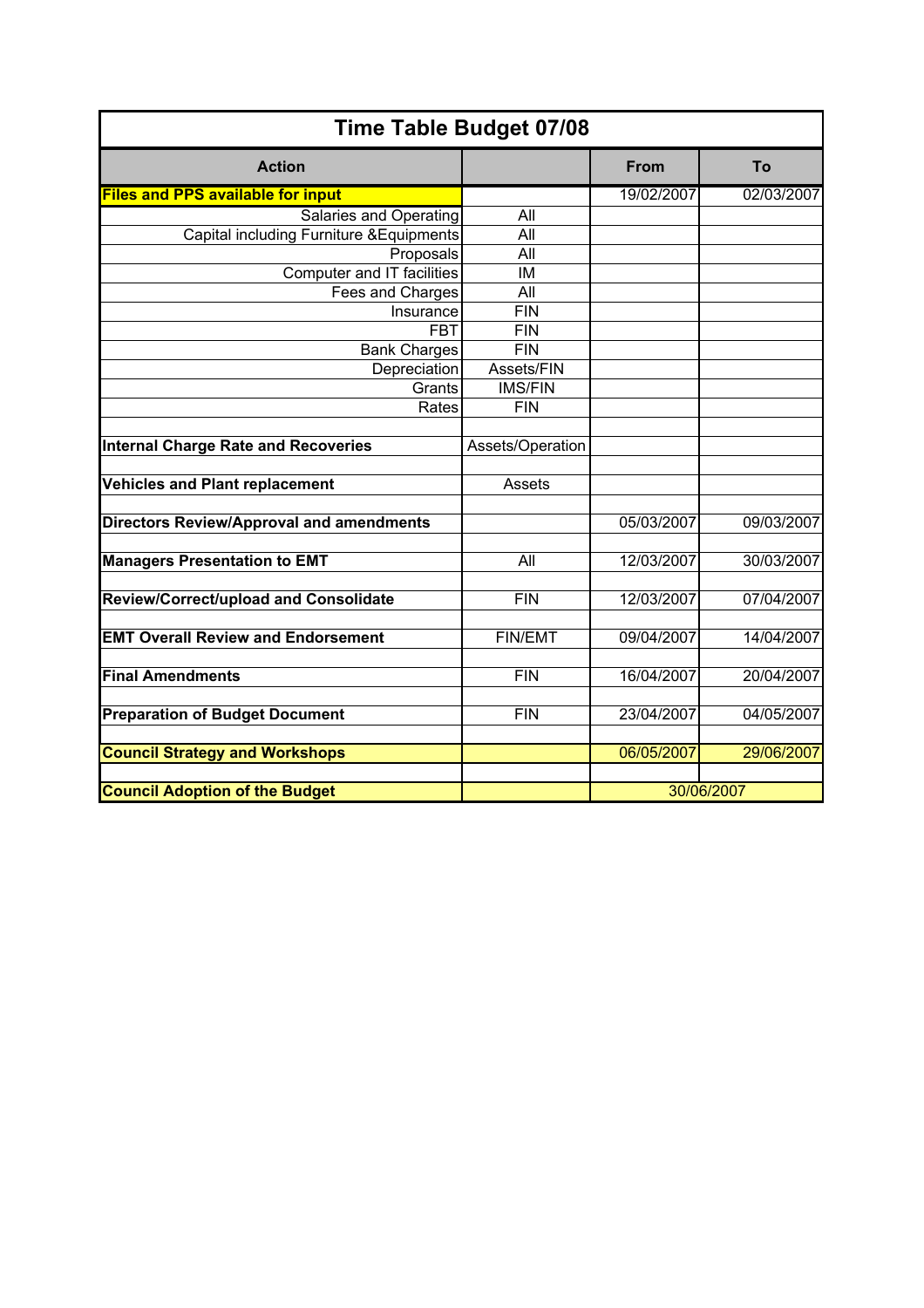## **FRAMEWORK AND WORK PLAN FOR STRATEGIC FINANCIAL MANAGEMENT COMMITTEE ISSUES ATTACHMENT 1**

|                    | <b>Framework</b>            | <b>Work Plan</b>                        | <b>Dates</b>                                            | <b>Referral to Strategic</b> |
|--------------------|-----------------------------|-----------------------------------------|---------------------------------------------------------|------------------------------|
|                    |                             |                                         |                                                         | <b>Financial</b>             |
|                    |                             |                                         |                                                         | <b>Management</b>            |
|                    |                             |                                         |                                                         | <b>Committee</b>             |
| <b>Alternative</b> | <b>Examine all Existing</b> | Identify<br>controllable<br>and<br>non  | March/April 2007                                        | May 2007                     |
| <b>Revenue</b>     | <b>Streams</b><br>Revenue   | controllable revenue streams            | (as part of Annual Budget                               |                              |
| <b>Streams</b>     | Maximum<br>for              |                                         | process)                                                |                              |
|                    | Benefit.                    | Assess revenues for cost recovery       | March/April 2007                                        |                              |
|                    | Canvass/Workshop<br>Options | and maximum statutory limits where      | (as part of Annual Budget                               |                              |
|                    | and<br>Alternatives         | applicable<br>setting<br>Develop<br>for | process)                                                |                              |
|                    |                             | policy<br>fees/charges/lease income     | Fees and Charges is in<br>place leases to be dealt with |                              |
|                    |                             |                                         | part<br>of<br>Asset<br><b>as</b>                        |                              |
|                    |                             |                                         | Management Plan                                         |                              |
| <b>Asset</b>       | Strategic<br>Develop        | The City will participate in the West   | April 2007                                              | May 2007                     |
| Management         | Asset Management            | Australian<br>Asset<br>Management       |                                                         |                              |
|                    | Plan                        | (WAAMI)<br>Improvement<br>program       |                                                         |                              |
|                    |                             | which will facilitate a corporate       |                                                         |                              |
|                    |                             | approach to the implementation of a     |                                                         |                              |
|                    |                             | Strategic<br>Asset<br>Management        |                                                         |                              |
|                    |                             | Framework. An Asset Management          |                                                         |                              |
|                    |                             | Policy and an Asset Management          |                                                         |                              |
|                    |                             | Strategy will be developed as part      |                                                         |                              |
|                    |                             | of the framework and referred to the    |                                                         |                              |
|                    |                             | Committee along with preliminary        |                                                         |                              |
|                    |                             | undertaken<br>work<br>on<br>various     |                                                         |                              |
|                    |                             | Building and Infrastructure Asset       |                                                         |                              |
|                    |                             | <b>Management Plans</b>                 |                                                         |                              |
| <b>Property</b>    | Review all Existing         | Identify and Plot all Freehold and      | April 2007                                              | May 2007                     |
| <b>Portfolio</b>   | Property<br>Holdings        | <b>Controlled Crown Land</b>            |                                                         |                              |
|                    | Identify<br>and             | <b>Identify Strategy for Holding</b>    |                                                         |                              |